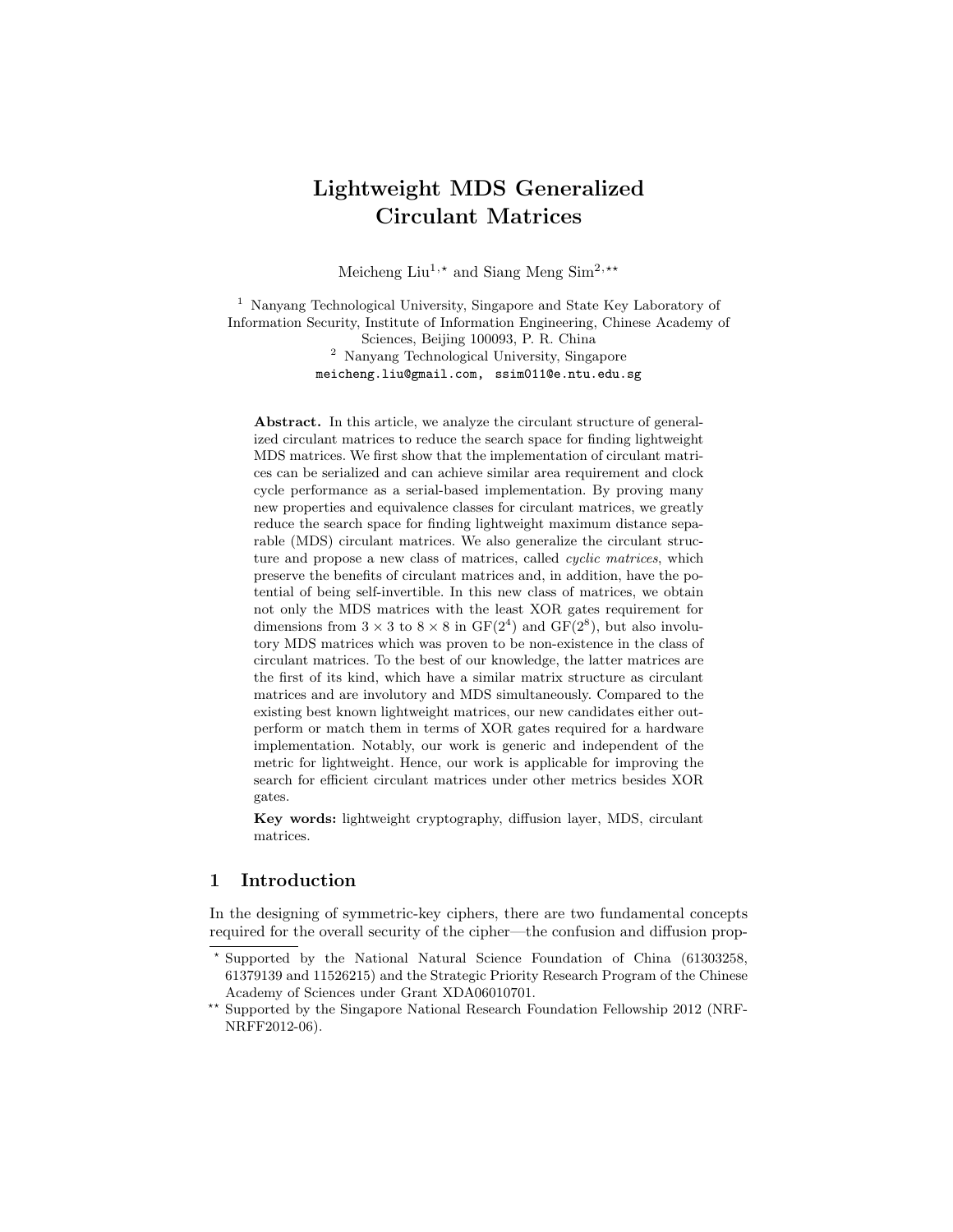erties described by Shannon [21]. Informally, the latter is to spread the internal dependencies as much as possible [22]. The diffusion layer of a cipher is often achieved by a linear diffusion matrix that transforms an input vector to some output vector through linear operations. For the choice of the diffusion layer, there can be a trade-off between the security and computation efficiency. Several designs compromise the diffusion power for a faster diffusion layer, while another trend is to maximize the diffusion power with maximum distance separable (MDS) matrices. The diffusion power of a matrix is often quantified by the branch number of the matrix, and an MDS matrix achieves maximum branch number, also known as perfect diffusion property. MDS matrices are widely used in many ciphers like AES [9], LED [11], SQUARE [8]. However, very often the price for having strong diffusion property is the heavy implementation cost, in either software or hardware implementations. Therefore, there is a need to reduce the implementation cost when perfect diffusion property is desired.

Recently, the designing and improving of hardware efficiency become a major trend. Several lightweight block ciphers [5, 11, 7, 24] and lightweight hash functions [2, 6, 10] are designed to minimize the implementation cost. Notably in the hash function PHOTON [10], a new type of MDS matrices that can be computed recursively were proposed, so-called serial matrices, where a serial matrix A of order k is raised to power k and the resultant matrix  $A<sup>k</sup>$  is MDS. In comparison to round-based implementation, serial-based implementation trades more clock cycles for lesser hardware area requirement. Such matrices were later used in block ciphers like LED [11] and more recently in authentication encryption scheme like the PRIMATEs [1].

In a nutshell, a round-based implementation computes the entire diffusion matrix of order  $k$  and applies the diffusion layer in one clock cycle. Hence, it is necessary to have all, if not most, of the  $k^2$  entries of the diffusion matrix to be lightweight. On the other hand, a serial-based implementation computes the nontrivial row of a serial matrix<sup>1</sup>, and applies it for k times recursively. Therefore, the primary implementation cost is the  $k$  entries of the non-trivial row and the computation time takes  $k$  clock cycles. Although it is natural to perceive that these two implementations require very different matrices, there are a type of matrices that can achieve the best of both worlds—circulant matrices.

Circulant matrices are a common type of matrices for the diffusion layer, a typical example of which is the AES diffusion matrix. They have a simple structure that every row is a right-shift of the previous row. Hence, a circulant matrix can be defined by its first row of  $k$  entries. In addition, it is known that an MDS circulant matrix can contain repeated lightweight entries. For instance in the AES diffusion matrix, there are two 1's which practically has no implementation cost for multiplication. In comparison to Hadamard matrices, another common type of matrices for the diffusion layer [3, 4], which must contain k distinct entries to be MDS, circulant matrices tend to achieve lower implementation cost in a round-based implementation. Although circulant matrices cannot be directly

<sup>&</sup>lt;sup>1</sup> A serial matrix of order k consists of  $k - 1$  rows with a single 1 and  $k - 1$  many 0's and a row with non-trivial entries.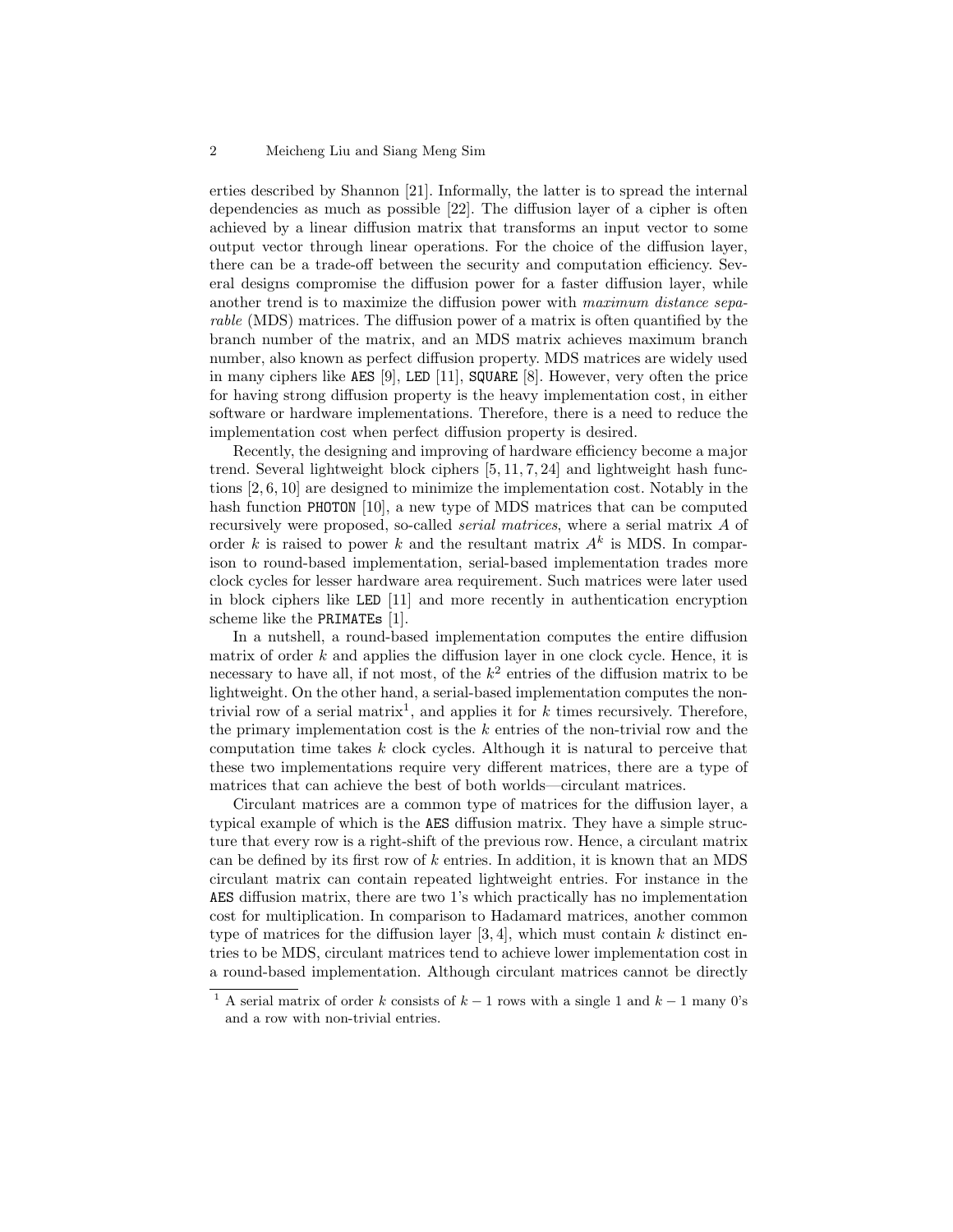used in a serial-based implementation, their circulant structure can be implemented in a serialized manner and achieve similar performance as the serialbased implementation. In short, using a circulant matrix in the diffusion layer gives the flexibility to do a trade-off between the area requirement and the clock cycle, whereas most of the other matrix types are suitable for either one but not both implementations.

One approach to build lightweight MDS matrices from some matrix type is to focus on some subclass of such matrices that are MDS, based on some predefined metric for lightweight, then pick the lightest MDS matrices from this subclass. In [16, 13], the authors chose to maximise the number of 1's for better efficiency and constructed circulant-like matrices that are MDS with as many 1's as possible, then searched for the lightest MDS circulant-like matrices. In another work [12], the authors quantified lightweight with low Hamming weight and focused on involutory (self-inverse) matrices, they proposed the construction of Hadamard-Cauchy matrices that are MDS and can be involutory, then minimized the Hamming weight of a few entries of the Hadamard-Cauchy matrices. Although this approach is efficient for finding lightweight MDS matrices, the matrices found are optimal among the subclasses rather than the whole population of the matrix type.

Another approach is to pick the lightest matrix from some matrix type and check for MDS, and extend the search to the next lightest matrix if it is not MDS. This approach, also often regarded as exhaustive search, can be seen in [17, 22]. The clear advantage of the exhaustive search over the previous approach is that it guarantees optimal for the given matrix type. In addition, it has the freedom to change the metric for lightweight when necessary. Despite the advantages, this approach suffers from the large search space. In [22], the authors tackled this problem by introducing the concept of the equivalence classes of Hadamard matrices to significantly reduce the search space for finding lightweight involutory MDS (IMDS) matrices. However, the equivalence relation for circulant matrices has not yet been discovered in the literatures.

There are two main challenges in the second approach. Given a set of lightweight coefficients, the first challenge in finding MDS circulant matrices with these coefficients would be the large search space due to the necessity of checking the MDS property for all possible permutations. The second challenge is that MDS circulant matrices can have repeated entries which makes the search space larger than other types of matrices, for instance Hadamard matrices, of the same order. Perhaps due to these challenges, the existing work on circulant matrix used either the first approach to find lightweight MDS circulant matrix of order 8 from some subclass of circulant matrices [13, 14], or the second approach but could not complete the search for lightweight MDS circulant matrix of order 8 [17]. Therefore, this paper is devoted to tackle these problems and reduce the search space for finding generic lightweight MDS circulant matrices through analyzing the circulant structure.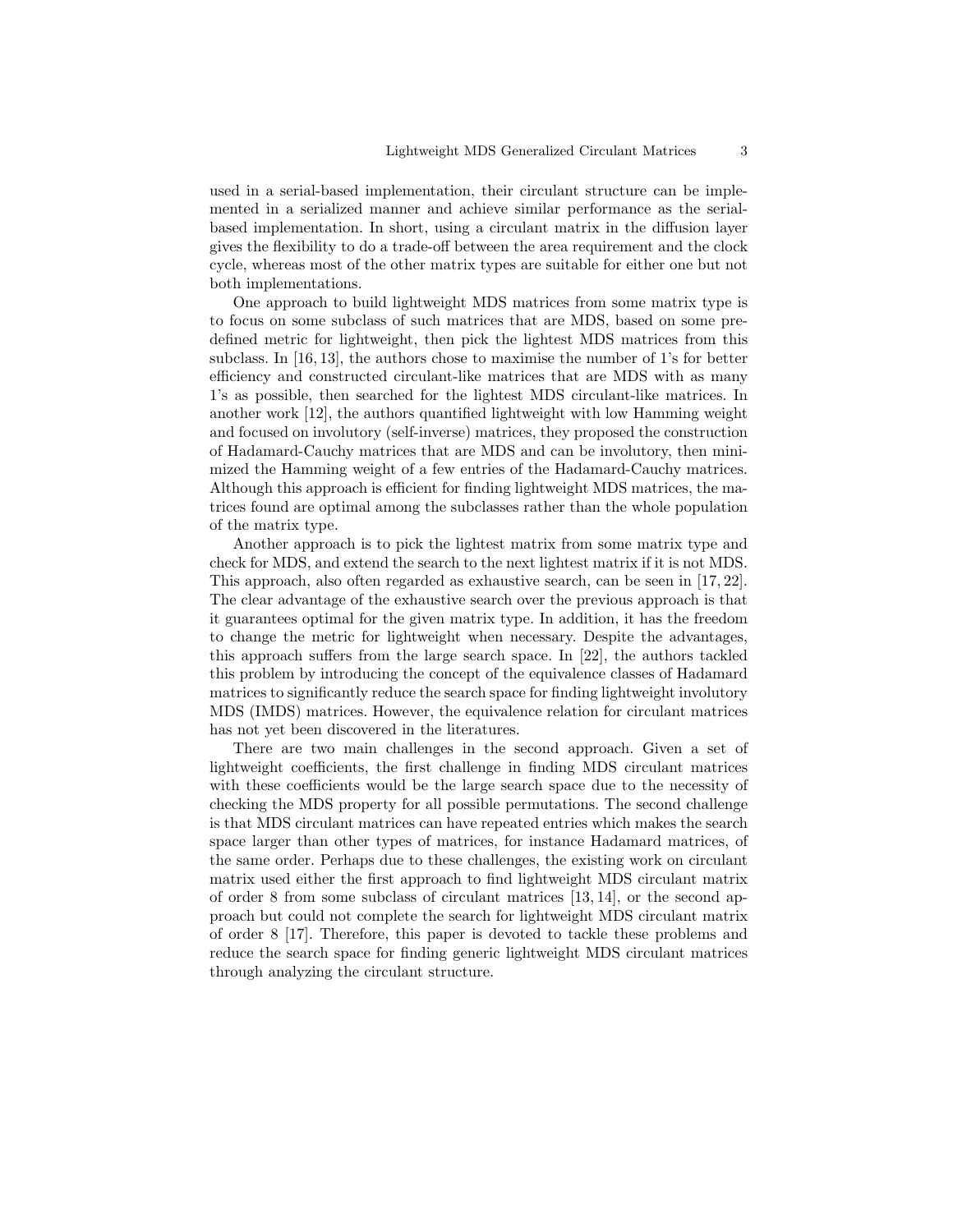Contributions. In Section 2.3, we illustrate how circulant matrices can have a trade-off between the area requirement and clock cycle in hardware implementation. This shows that using circulant matrix in a diffusion layer gives the designer the flexibility to choose the implementation between lower area requirement and faster computation according to the needs. In Section 3, we tackle both challenges faced when using the second approach for finding lightweight MDS circulant matrices. In Section 3.1, we prove the existence of equivalence classes for circulant matrices in terms of the branch number. Since the circulant matrices within an equivalence class have the same branch number, it is sufficient to check one representative from each equivalence class and hence reduce the search space. In Section 3.2, we show that there are at most 5 types of MDS circulant matrices for order  $k \leq 8$ , namely circulant matrices whose first row has k distinct entries, 1, 2 or 3 pairs of repeated entries, or 3 repeated entries. This allows us to complete the search for lightweight MDS circulant matrix of order 8 which previously was not achievable by [17]. In Section 4, we generalize the circulant structure and propose a new type of matrices—cyclic matrices, which preserve the benefits and advantages of circulant matrices. Using group theory, we prove that, in terms of branch number, cyclic matrices are equivalent to circulant matrices. This greatly simplifies the understanding and analysis on the branch number of the cyclic matrices. In Section 5, we present the lightest MDS left-circulant matrices (where each row is a left rotation instead of right), for order  $k \leq 8$ , based on the same metric used in [17, 22]. In addition, we overcome the constraint that circulant matrix cannot be involutory and MDS simultaneously, and also present the lightest involutory MDS left-circulant matrices. To the best of our knowledge, the latter matrices are the first of its kind. We would like to emphasize that all the techniques and most results presented in this paper are independent of the metric for lightweight. In other words, one can choose another metric and apply our techniques to reduce the search space for finding the desired matrices.

# 2 Preliminary

In this section, we first state some notations that will be frequently used for the rest of the paper. Next, we formally define what branch number of a matrix is, and provide two propositions that will be useful in the later proofs. Lastly, we give an introduction to circulant matrix, the advantages of using it and how the implementation of circulant matrix can be serialized. In this paper, we assume that the matrices are square matrices unless otherwise stated.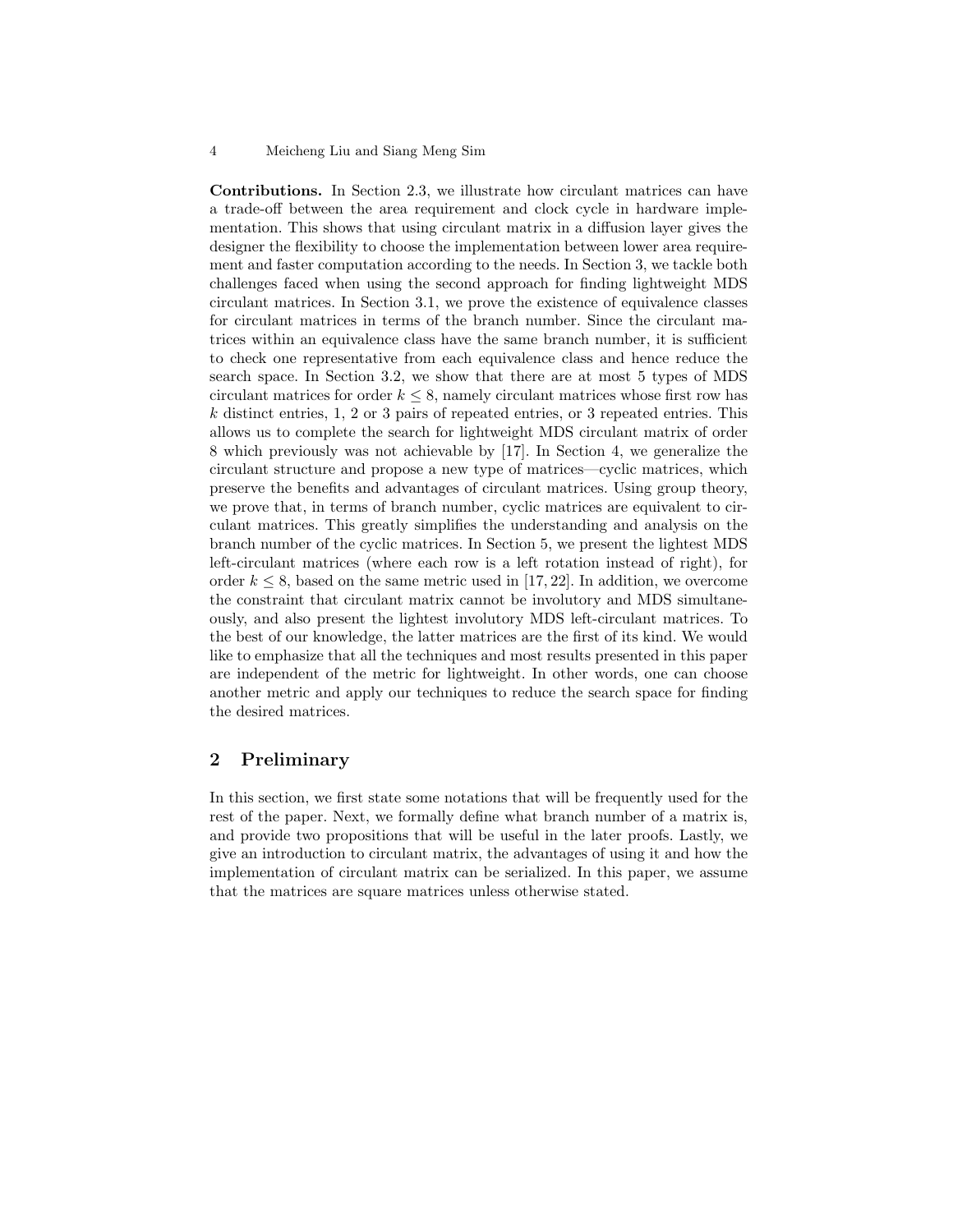### 2.1 Notations

 $n:$  Dimension of the finite field

 $GF(2^n)$ : Finite field of order  $2^n$ 

- 0x : Prefix for hexadecimal, common notation for expressing binary polynomial coefficients or n-bit strings
- $k$  : Order of the square matrix
- $M[i, j] : (i, j)$ -entry of the matrix M, where  $i, j \in \{0, 1, ..., k-1\}$
- $wt(v)$ : Number of nonzero components of the vector v

### 2.2 Branch number of the diffusion layer

Recall that the diffusion power of the diffusion layer is often quantified by the branch number of the diffusion matrix.

**Definition 1.** The branch number of a matrix  $M$  of order  $k$  over finite field  $GF(2^n)$  is the minimum number of nonzero components in the input vector v and output vector  $u = M \cdot v$  as we range over all nonzero  $v \in [\text{GF}(2^n)]^k$ . I.e., the branching number of matrix M is  $\mathcal{B}_M = \min_{v \neq 0} \{wt(v) + wt(Mv)\}.$ 

That is to say, for any nonzero input and output pair of a diffusion matrix, the number of nonzero components will be at least the branch number of the diffusion matrix. This is essential for protecting against the cryptanalysis like differential attack that exploits the differential patterns between the plaintext and the ciphertext. As the sum of nonzero components is lower bounded by the branch number, having a high branch number implies that a small input difference will inevitably lead to a large output difference, and to achieve a small output difference would require a large input difference.

**Definition 2.** [23] A maximum distance separable (MDS) matrix of order k is a matrix that attains the optimal branch number  $k + 1$ .

When there is a single difference in the input vector, the best possible diffusion is to spread the difference to all  $k$  components of the output vector, hence the largest possible branch number is  $k+1$ . For instance, the AES diffusion matrix has order 4 and a branch number 5, hence it is MDS.

The following propositions are simple yet crucial building blocks for the results in this paper.

**Proposition 1.** [19, Page 321, Th. 8] A matrix is MDS if and only if its square submatrices are all nonsingular.

**Proposition 2.** For any permutation matrices  $P$  and  $Q$ , the branch numbers of these two matrices M and PMQ are the same.

Proof. Since P and Q are permutation matrices, there can be bijection mappings between the input vectors (resp. output vectors) of  $M$  and  $PMQ$  where the vectors differ by some permutation, hence the minimum number of nonzero components in the input and output pairs remains the same and they have the same branch number.  $\Box$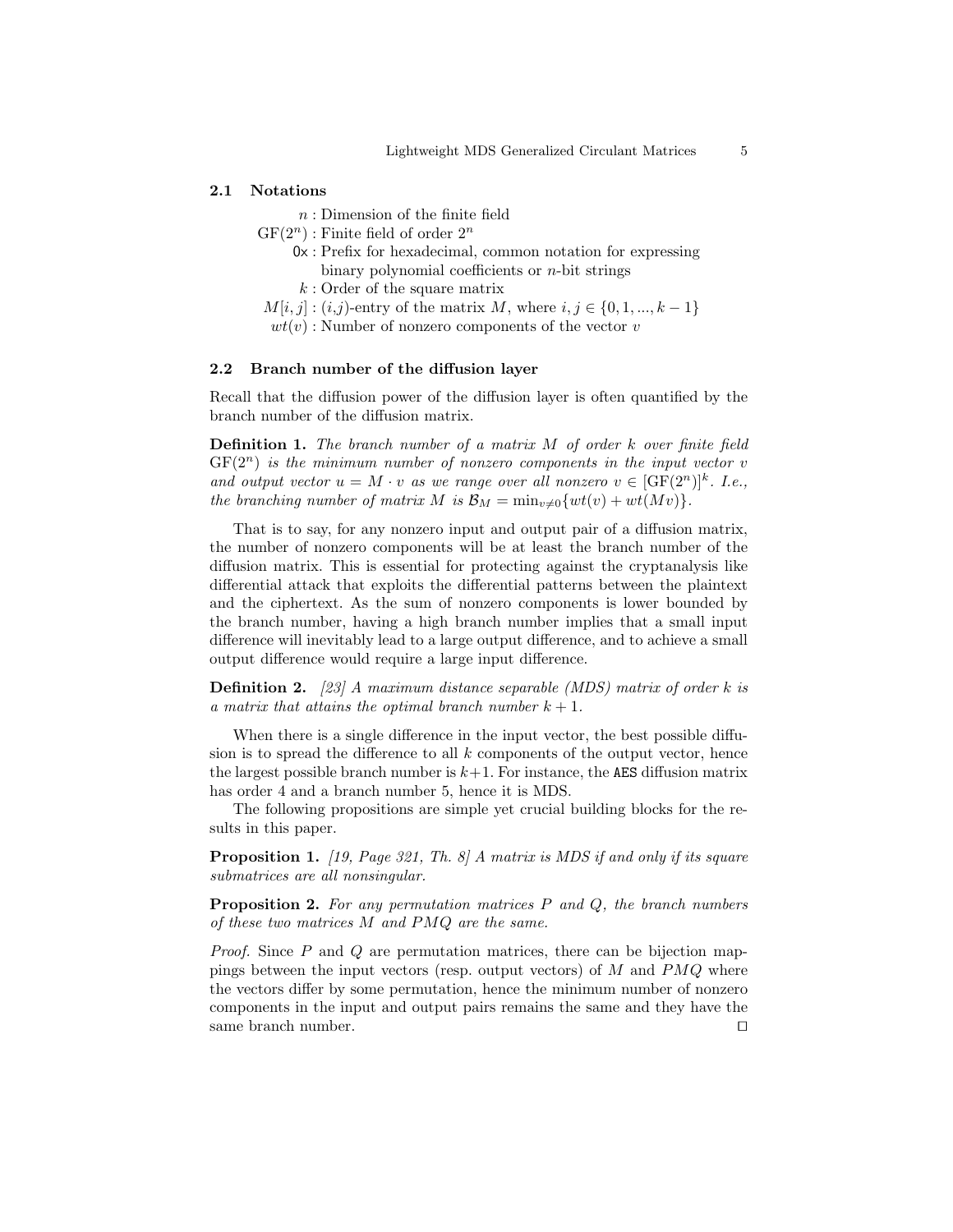### 2.3 Circulant matrices and its implementation

Circulant matrices. Here, let us formally define circulant matrices and related notations.

**Definition 3.** A circulant matrix  $C$  of order  $k$  is a matrix where each subsequent row is a right rotation of the previous row. We denote the matrix as  $circ(c_0, c_1, ..., c_{k-1})$ , where  $c_i$ 's are the entries of the first row of the matrix. The  $(i, j)$ -entry of C can be expressed as  $C[i, j] = c_{(j-i) \mod k}$ .

There are several advantages of using circulant matrix in a diffusion layer:

- 1. It has a higher probability of finding an MDS matrix as compared to a randomized square matrix [8].
- 2. It has at most k distinct entries, and in addition it can be MDS and contain repeated lightweight entries, which tends to have lower implementation cost as compared to matrices like Hadamard and Cauchy matrices that must have at least k distinct entries in order to be MDS.
- 3. It has the flexibility to be implemented in both round-based and serialized implementations.

However, it was shown in [15] that involutory MDS (IMDS) circulant matrices of order 4 do not exist, and was further proved in [13] that IMDS circulant matrices of any order do not exist. To preserve the benefits of circulant matrices, we generalize the circulant structure in Section 4 and find lightweight IMDS matrices that are presented in Section 5.

Serialized implementation of circulant matrices. First, let us illustrate the round-based implementation using an arbitrary circulant matrix  $circ(a, b, c, d)$  of order 4, and an arbitrary input vector  $(w, x, y, z)$ , we compute the output vector as follows,  $\mathcal{L}$ 

$$
\begin{pmatrix} a & b & c & d \\ d & a & b & c \\ c & d & a & b \\ b & c & d & a \end{pmatrix} \begin{pmatrix} w \\ x \\ y \\ z \end{pmatrix} = \begin{pmatrix} aw + bx + cy + dz \\ dw + ax + by + cz \\ cw + dx + ay + bz \\ bw + cx + dy + az \end{pmatrix}.
$$

The entire diffusion matrix is implemented and the output components can be computed in parallel and in one clock cycle.

On the other hand, one clock cycle of a serial-based implementation is computed as follows,

$$
\begin{pmatrix} 0 & 1 & 0 & 0 \\ 0 & 0 & 1 & 0 \\ 0 & 0 & 0 & 1 \\ a & b & c & d \end{pmatrix} \begin{pmatrix} w \\ x \\ y \\ z \end{pmatrix} = \begin{pmatrix} x \\ y \\ z \\ aw + bx + cy + dz \end{pmatrix},
$$

where the output is fed back to the input and this process is repeated for another 3 times to get the final output. Excluding the control logics and memories required, serial-based implementation requires implementing one row of the matrix and takes k clock cycles to compute the output vector.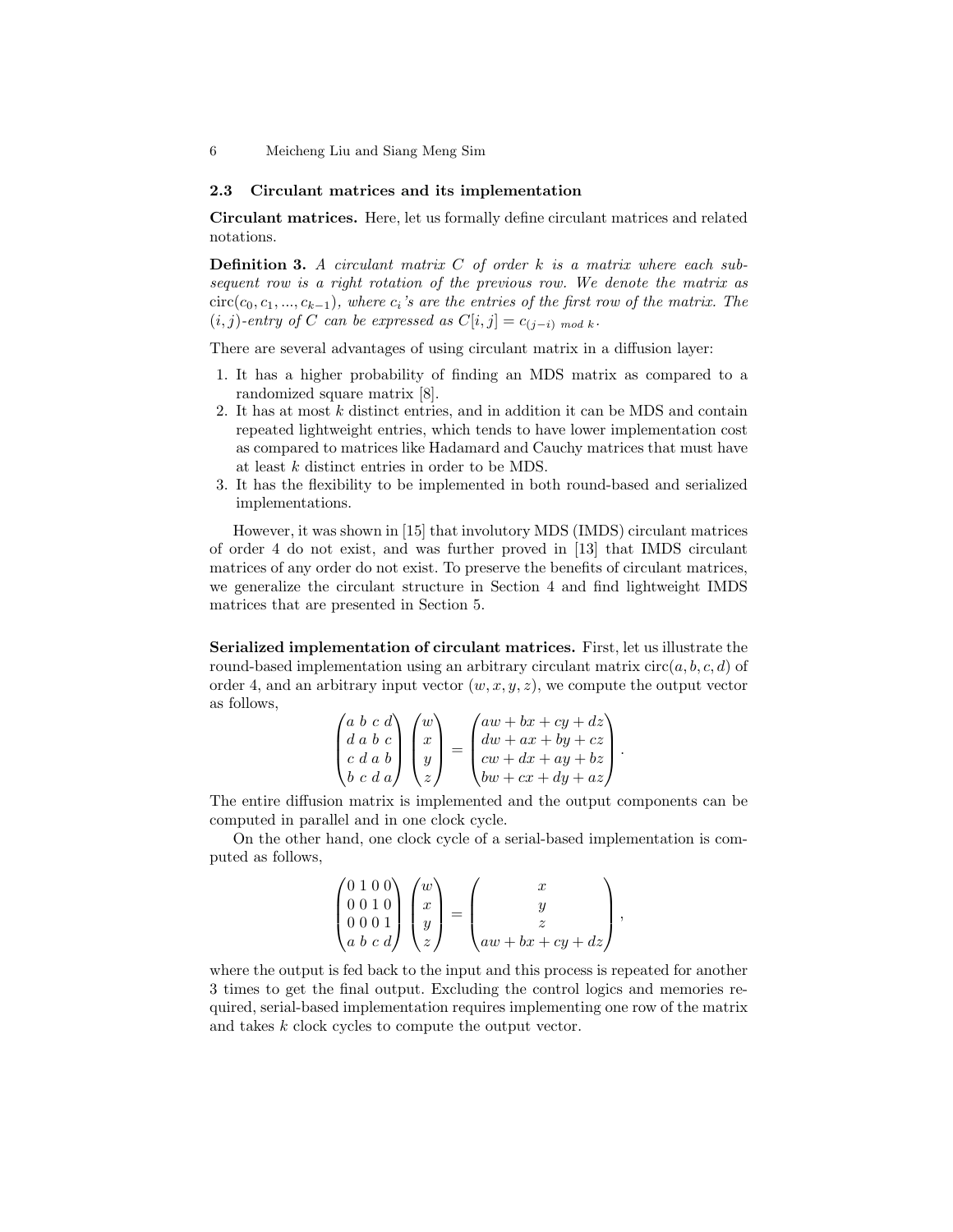Clearly a circulant matrix can be implemented in the round-based manner. Although it is not in a form of a serial matrix that is required for serial-based implementation, implementation of a circulant matrix can still be serialized. The key observation is that the same permutation is applied to obtain each subsequent row. For a circulant matrix, the permutation is a right rotation. To serialize the implementation of circulant matrix, we implement the first row of the circulant matrix and compute the first output component.

$$
\begin{pmatrix} a & b & c & d \\ & & \end{pmatrix} \begin{pmatrix} w \\ x \\ y \\ z \end{pmatrix} = \begin{pmatrix} aw + bx + cy + dz \\ & & \end{pmatrix}.
$$

Next, we update the input vector by applying the inverse permutation to obtain  $(x, y, z, w)$  and apply the first row of the matrix again,

$$
\begin{pmatrix} a & b & c & d \\ & & \ddots & \\ & & & w \end{pmatrix} \begin{pmatrix} x \\ y \\ z \\ w \end{pmatrix} = \begin{pmatrix} ax + by + cz + dw \\ & & \ddots \end{pmatrix},
$$

and we obtain the second component of the output vector. We repeat the process to obtain the entire output vector in 4 clock cycles. Thus, similar to serial-based implementation, we only need to implement one row of the matrix and it takes k clock cycles to compute the output vector.

In fact, one can even achieve other area requirement and clock cycle trade-offs that are between the round-based and serial-based implementation performance. In the previous example, one can also implement 2 rows of the circulant matrix and compute 2 output components in parallel, this will take 2 clock cycles to complete the diffusion layer computation. More generally, we can have t-serialized implementation when we are using circulant matrices, where  $t$  divides  $k$ . The estimated implementation costs and clock cycles required for the implementations are summarized in Table 1. Note that this does not include the memory costs and control logics required for different implementations. From Table 1, it is clear that the round-based and serialized implementations are special case of t-serialized implementation where  $t = 1$  and  $t = k$  respectively.

| Type of         | Matrix Implementation Clock |                |
|-----------------|-----------------------------|----------------|
| Implementation  | (No. of entries)            | Cycle          |
| Round-based     | ı.2                         |                |
| Serial-based    |                             | k:             |
| Serialized      |                             | k <sub>i</sub> |
| $t$ -serialized |                             |                |

Table 1. Estimated implementation costs and clock cycles for various implementations

Circulant matrices are not the only matrix type that can be serialized. In fact, if the same permutation, not necessarily being a right rotation, is applied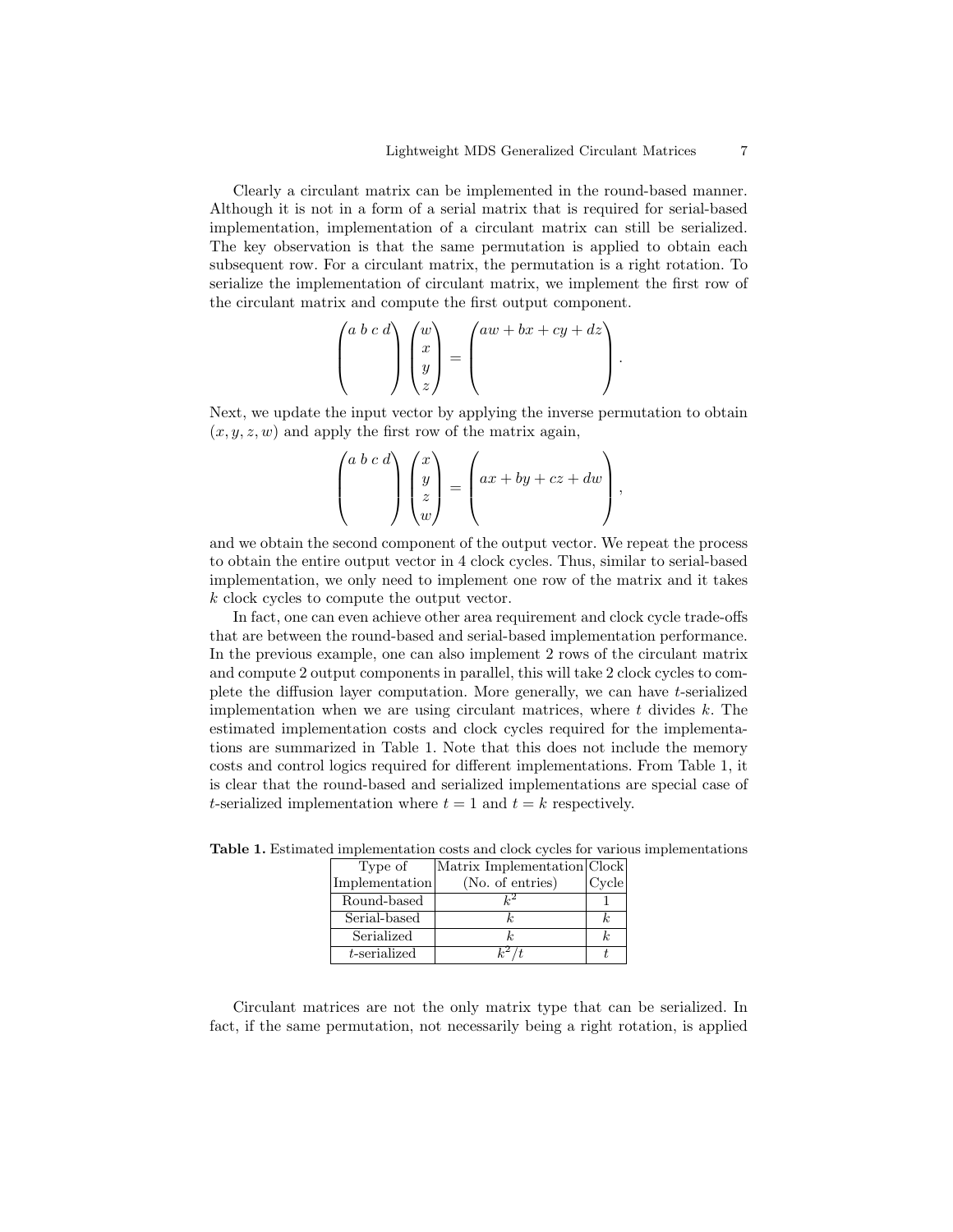to obtain each subsequent row, we can still serialize the implementation. This observation leads us to generalize the circulant matrices to cyclic matrices, see also Section 4, which can be serialized too.

## 3 Properties of Circulant Matrices

There are mainly two challenges in the method of picking the lightest circulant matrix and checking the MDS property. Firstly, for a generic (not considering the values of the entries) circulant matrix of order k,  $circ(c_0, c_1, ..., c_{k-1})$ , there are k! ways to permute the entries, which can quickly be intractable. Secondly, the choice of the k lightweight nonzero entries need not be distinct, which potentially cause the search space to be much larger than just choosing  $k$  distinct entries and permuting them.

In Section 3.1, we first introduce an equivalence relation to partition the  $k!$ circulant matrices into equivalence classes, where circulant matrices within an equivalence class share the same branch number. This allows us to reduce the search space by checking the MDS property for one representative from each equivalence class. Next in Section 3.2, we analyze the circulant structure and show that for order  $k \leq 8$ , there are at most 5 types of MDS circulant matrices, namely circulant matrices whose first row has  $k$  distinct entries, 1, 2 or 3 pairs of repeated entries, or 3 repeated entries. This shows that any MDS circulant matrix must belong to one of these 5 types.

#### 3.1 Compact equivalence classes of circulant matrices

For the ease of our discussion on the permutation of the entries, we focus on the permutation of the index of the elements.

**Definition 4.** An index permutation  $\sigma$  on an ordered set  $\{c_0, c_1, ..., c_{k-1}\}\$  is a permutation that permutes the index of the elements.

Example 1. Let  $\sigma$  be an index permutation on an ordered set  $\{c_0, c_1, c_2, c_3, c_4\}$ where  $\sigma(i) = 4 - i$ , the resultant ordered set will be  $\{c_4, c_3, c_2, c_1, c_0\}$ .

**Definition 5.** Given a matrix  $M$  of order  $k$  that is defined by its first row under a rule, we denote by  $M^{\sigma}$  the matrix generated under the same rule by the first row of M modified by applying an index permutation  $\sigma$ .

**Definition 6.** Two matrices M and M' are called permutation-equivalent, denoted by  $M \sim_B M'$ , if there exist two permutation matrices P and Q such that  $M' = PMQ.$ 

It is easy to verify that  $\sim_B$  is a well-defined equivalence relation. By Proposition 2, we know that the permutation-equivalent matrices have the same branch number. Using this equivalence relation, we partition the  $k!$  possible circulant matrices into equivalence classes with respect to their branch number.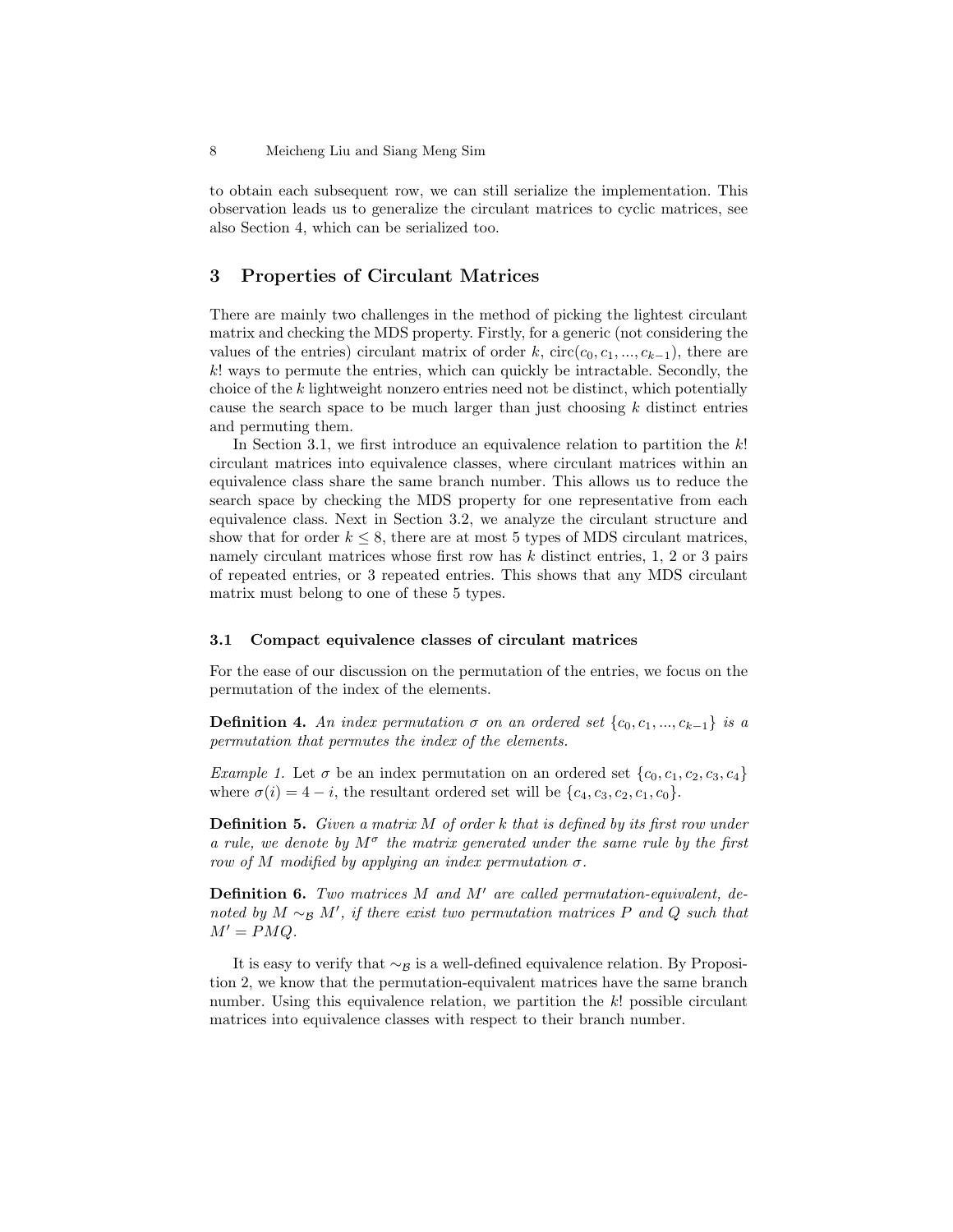Definition 7. An equivalence class of circulant matrices is a set of circulant matrices satisfying the equivalence relation  $~\sim_B$ .

We first analyze what index permutation satisfies the relation, then we deduce the number of equivalence classes of circulant matrices.

**Lemma 1.** Given two circulant matrices C and  $C^{\sigma}$ ,  $C \sim_{\mathcal{B}} C^{\sigma}$  if and only if  $\sigma$ is some index permutation satisfying  $\sigma(i) = (bi+a) \mod k$ ,  $\forall i \in \{0,1,...,k-1\}$ , where  $a, b \in \mathbb{Z}_k$  and  $gcd(b, k) = 1$ .

Proof. The "if" direction is immediate once we have proven the "only if" direction. Assume that  $C \sim_B C^{\sigma}$ . By Definition 6, there exists permutation matrices P and Q such that  $C^{\sigma} = PCQ$ , where P (resp. Q) is in fact a row (resp. column) permutation on C. Since C is circulant, one can observe that if  $C^{\sigma} = PC$ , then the first row of  $C^{\sigma}$  is some row of C and thus corresponds to some rotation of the first row of C, which shows that the index permutation  $\sigma$  can be expressed as  $\pi_a(i) = (i + a) \mod k$ . That is,  $\pi_a$  corresponds to a row permutation  $P_a$ . Therefore, for any  $C^{\sigma}$  such that  $C^{\sigma} = PCQ$ , we can always apply some index permutation  $\pi_{-a}$  to fix the first element  $c_0$  and accordingly pre-multiply  $C^{\sigma}$  by a corresponding row permutation  $P_{-a}$ , which gives  $C^{\pi_{-a} \circ \sigma} = P_{-a} PCQ$ , where  $\pi_{-a}(\sigma(0))=0.$ 

Next, we consider index permutation that fixes 0. Note that this implies that the row and column permutations on  $C$  fix the first row and column. Suppose that  $C^{\phi_b} = PCQ$ ,  $\phi_b(0) = 0$  and  $\phi_b(1) = b$ , then the column permutation Q maps column b of C to column 1 of  $C^{\phi_b}$ , and similarly the row permutation P maps row  $k - b$  of C to row  $k - 1$  of  $C^{\phi_b}$ . By definition of circulant matrices, we know that  $c_{\phi_b(2)}$ , which is the third entry of  $C^{\phi_b}$ , can be written as  $C^{\phi_b}[0,2] =$  $C^{\phi_b}[(k-1),1]$ . Since the pre-image of row  $k-1$  and column 1 of  $C^{\phi_b}$  are row  $k-b$ and column b of C, we can express that entry of  $C^{\phi_b}$  as an entry of C, that is  $C^{\phi_b}[(k-1),1] = C[(k-b),b]$ . And again by definition of circulant matrices, the entry  $c_{b-(k-b) \mod k} = c_{2b \mod k}$ . That is to say, by defining  $\phi_b(1) = b$ , we have restricted the permutation of the next index to be  $\phi_h(2) = 2b \mod k$ . Following the same argument, we can conclude that  $\phi_b(i) = bi \text{ mod } k$ . In addition, we must have  $gcd(b, k) = 1$  so that  $\phi_b$  is a permutation on  $\{0, 1, ..., k-1\}.$ 

Finally, we can see that if  $C \sim_B C^{\sigma}$  then  $\sigma = \pi_a \circ \phi_b$ , that is,  $\sigma(i) = (bi + a)$  $\Box$  mod k.

For simplicity, we call the permutations satisfying Lemma 1 the Cpermutations. That is to say,  $C \sim_{\mathcal{B}} C^{\sigma}$  if and only if  $\sigma$  is a  $\mathcal{C}$ -permutation. We show in the full version of this paper [18] how to generate one representative for each equivalence class.

**Theorem 1.** There are  $\frac{(k-1)!}{\varphi(k)}$  equivalence classes of circulant matrices of order k, where  $\varphi(k)$  is the Euler's totient function.

Proof. It is clear that the cardinality of each equivalence class is the number of possible index permutation  $\sigma$ . By Lemma 1, we know that  $\sigma(i) = (bi + a) \text{ mod }$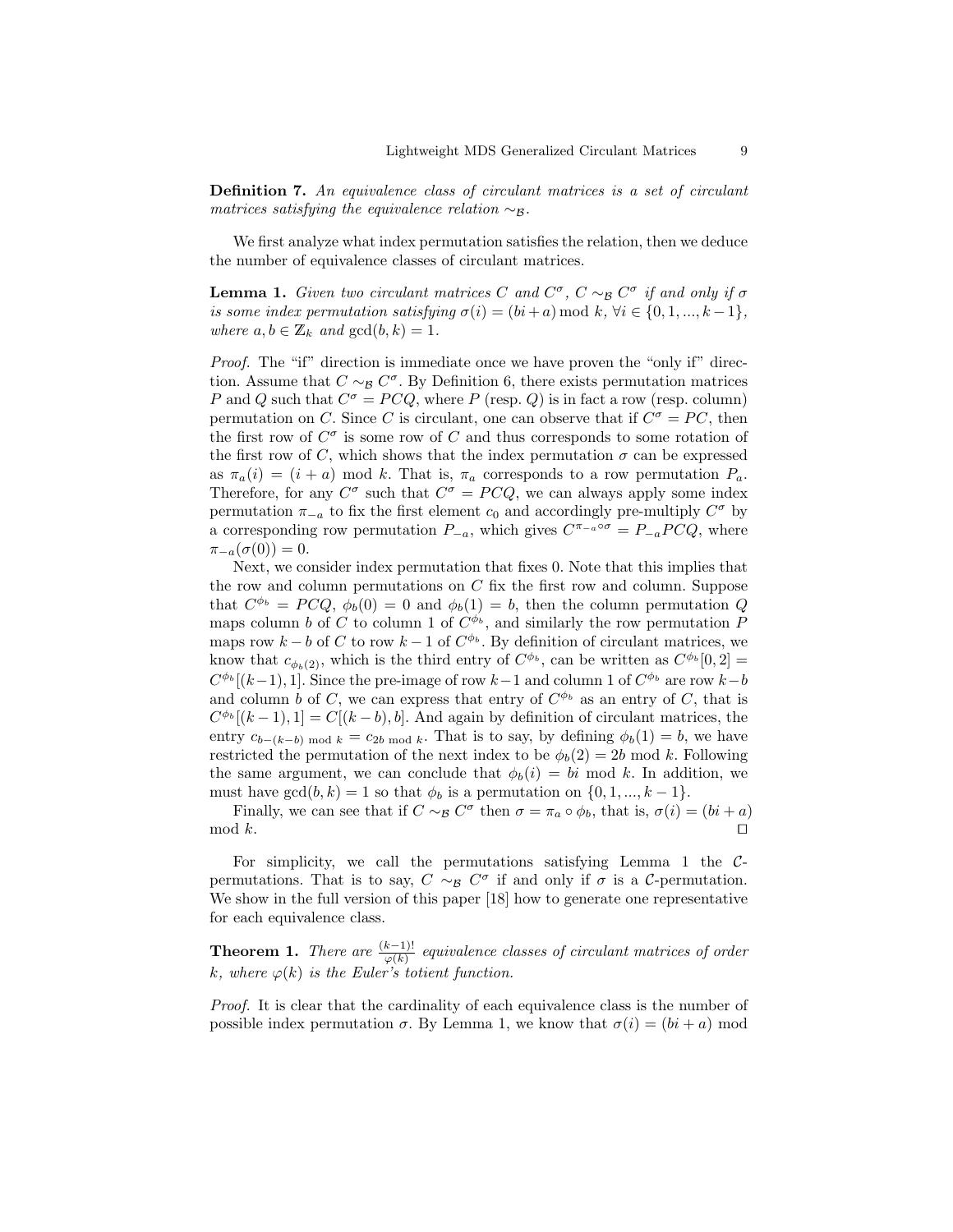k, where  $a, b \in \mathbb{Z}_k$  and  $gcd(b, k) = 1$ . Since there are k possible values for a and b has to be coprime with k, there are  $\varphi(k)$  possible values for b, and each equivalence class has cardinality of  $k \cdot \varphi(k)$ . Hence the number of equivalence classes is  $\frac{k!}{k \cdot \varphi(k)} = \frac{(k-1)!}{\varphi(k)}$  $\overline{\varphi(k)}$ . The contract of the contract of the contract of the contract of the contract of the contract of the contract of the contract of the contract of the contract of the contract of the contract of the contract of the contract

Note that the "only if" direction of the Lemma 1 implies that this is the most compact equivalence classes for generic circulant matrices in terms of branch number. In [22], the authors presented equivalence classes of Hadamard matrices to reduce the search space for checking the MDS property. But whether there exists larger (more compact) equivalence classes to further reduce the search space remains an open question. Observing its similarity with our work, we analyze the equivalence classes of Hadamard matrices in [22] and find that it is already the most compact equivalence class. The proof is included in the full version of this paper [18].

### 3.2 Types of MDS circulant matrices of order  $k \leq 8$

In short, this section proves the following theorem.

**Theorem 2.** For order  $k \leq 8$ , there are at most 5 types of MDS circulant matrices, namely circulant matrices whose first row has:

- Type 0: k distinct entries;
- Type 1: 1 pair of repeated entries;

Type 2: 2 pairs of repeated entries;

- Type 3: 3 pairs of repeated entries;
- Type 4: or 3 repeated entries.

Given an ordered multi-set of entries  $\{c_0, c_1, ..., c_{k-1}\}$ , suppose that two entries of them are the same, denoted by  $c_i = c_{(i+d) \mod k}$  for some  $i, d \in$  $\{0, 1, \ldots, k-1\}$ . From Section 3.1, we see that any rotation of the entries are permutation-equivalent. Hence, for any  $d > \lfloor \frac{k}{2} \rfloor$ , it is equivalent to considering  $c_{(i-d) \mod k} = c_{(i-d)+d}$  which is equal to  $c_{i+(k-d) \mod k} = c_i$ , where  $k-d \leq \lfloor \frac{k}{2} \rfloor$ . Without loss of generality, we assume  $i + d \leq k - 1$  and  $d \leq \lfloor \frac{k}{2} \rfloor$ .

First, we state two lemmas that will help us in proving Theorem 2.

**Lemma 2.** An MDS circulant matrix of even order k does not have  $c_i = c_{i+\frac{k}{2}}$ .

*Proof.* Suppose that there exists  $c_i = c_{i+\frac{k}{2}}$ . Considering the submatrix of order 2 by taking row 0 and  $\frac{k}{2}$ , and column i and  $i + \frac{k}{2}$ , we have

$$
\begin{pmatrix}c_i & c_{i+\frac{k}{2}}\\c_{(i-\frac{k}{2})\bmod k} & c_i\end{pmatrix}.
$$

Since  $i - \frac{k}{2} \equiv i + \frac{k}{2} \pmod{k}$ , we have a singular submatrix and by Proposition 1, there is a contradiction.  $\Box$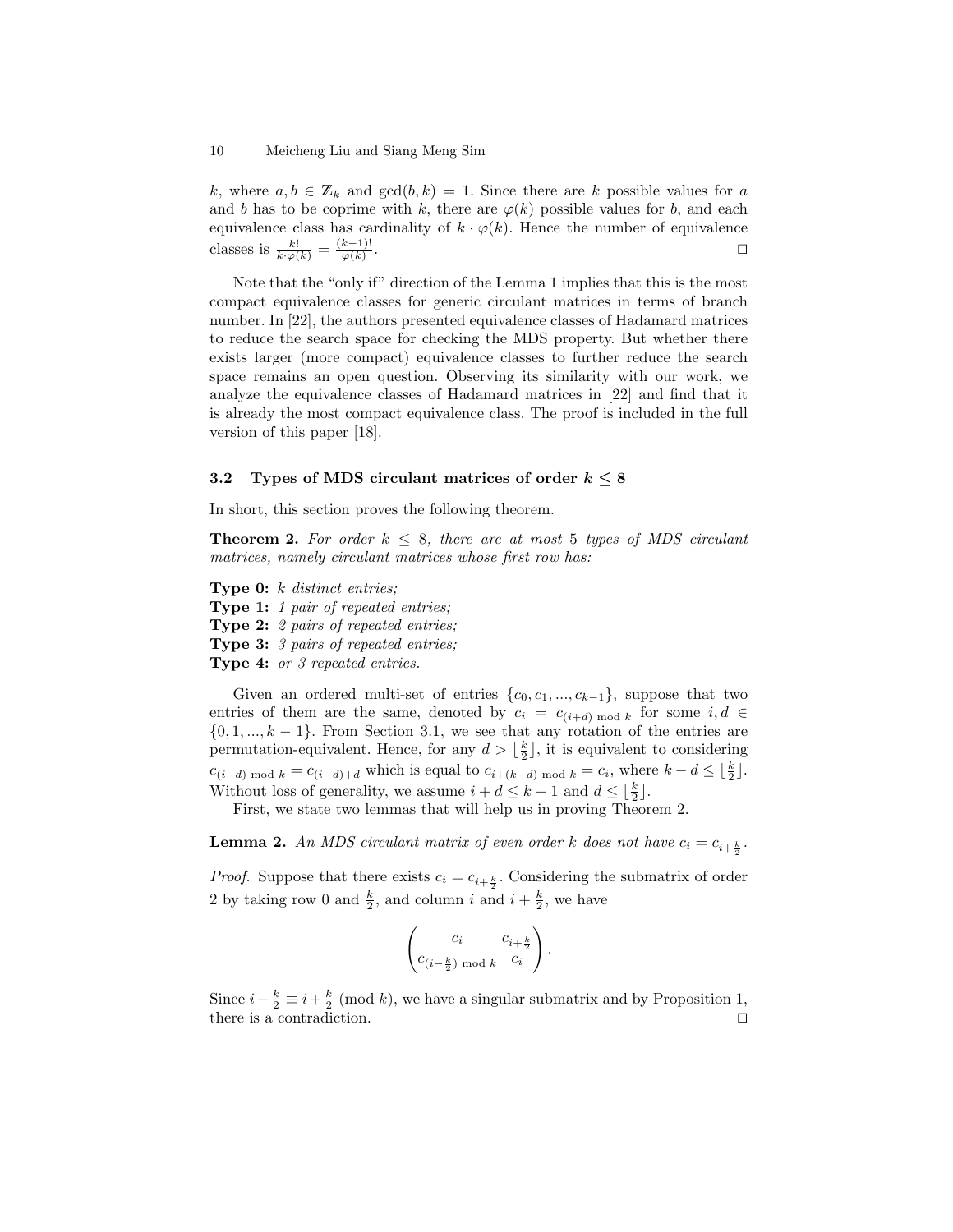**Lemma 3.** An MDS circulant matrix does not have  $c_i = c_{i+d}$  and  $c_j = c_{j+d}$ , where  $i \neq j$ .

*Proof.* Suppose that there exist  $c_i = c_{i+d}$  and  $c_j = c_{j+d}$ , where  $i < j$ . Consider the submatrix of order 2 by taking row 0 and  $(i - j)$  mod k, and column i and  $i + d$ , we have

$$
\begin{pmatrix} c_i & c_{i+d} \\ c_j & c_{j+d} \end{pmatrix},
$$

Since these two columns are identical, we have a singular submatrix and by Proposition 1, there is a contradiction.  $\Box$ 

From Lemma 2 and 3, we can conclude that an MDS circulant matrix of order k allows at most  $\lfloor \frac{k-1}{2} \rfloor$  possible distinct distances and thus has at least  $\lceil \frac{k+1}{2} \rceil$  distinct elements. Specially for order  $k = 8$ , it allows 3 possible distinct distances and thus there are at most 3 pairs of repeated entries. If some entry has multiplicity 3, say  $c_i = c_{i+d_1} = c_{i+d_2}$ , then the three distances  $d_1, d_2, d_2 - d_1$ are pairwise distinct. It also implies that any higher multiplicity is impossible for an MDS circulant matrix of order 8 as the number of pairwise equalities is more than 3 (a similar property that an MDS matrix of order 8 has at most 24 ones was proved in [16]). Similarly, for order  $k < 8$ , there are also at most 3 possible distances. Therefore, we obtain Theorem 2 that any MDS circulant matrix of order  $k \leq 8$  is one of the 5 matrix types.

|  | Order Possible $d k$ distinct 1 pair 2 pairs 3 pairs 3 repeated |  |  |  |  |  |
|--|-----------------------------------------------------------------|--|--|--|--|--|
|  |                                                                 |  |  |  |  |  |
|  |                                                                 |  |  |  |  |  |
|  | $\{1,2\}$                                                       |  |  |  |  |  |
|  | $\{1,2\}$                                                       |  |  |  |  |  |
|  | $\{1, 2, 3\}$                                                   |  |  |  |  |  |
|  | 1, 2, 3                                                         |  |  |  |  |  |

**Table 2.** Possible types of MDS circulant matrices of order  $k \leq 8$ 

In Table 2, we list all the possible types of MDS circulant matrices for order  $k \leq 8$ . These results can also be extended to higher order circulant matrices. Note that this is a necessary condition for an MDS circulant matrix, it does not guarantee the existence of MDS circulant matrix for any of the circulant matrix type. For  $k = 8$ , we check that there are MDS matrices of each type, see also Section 5.

# 4 Cyclic Matrices

In this section, we generalize the circulant matrix structure and introduce a new type of matrices, we call them the cyclic matrices. Despite that cyclic matrices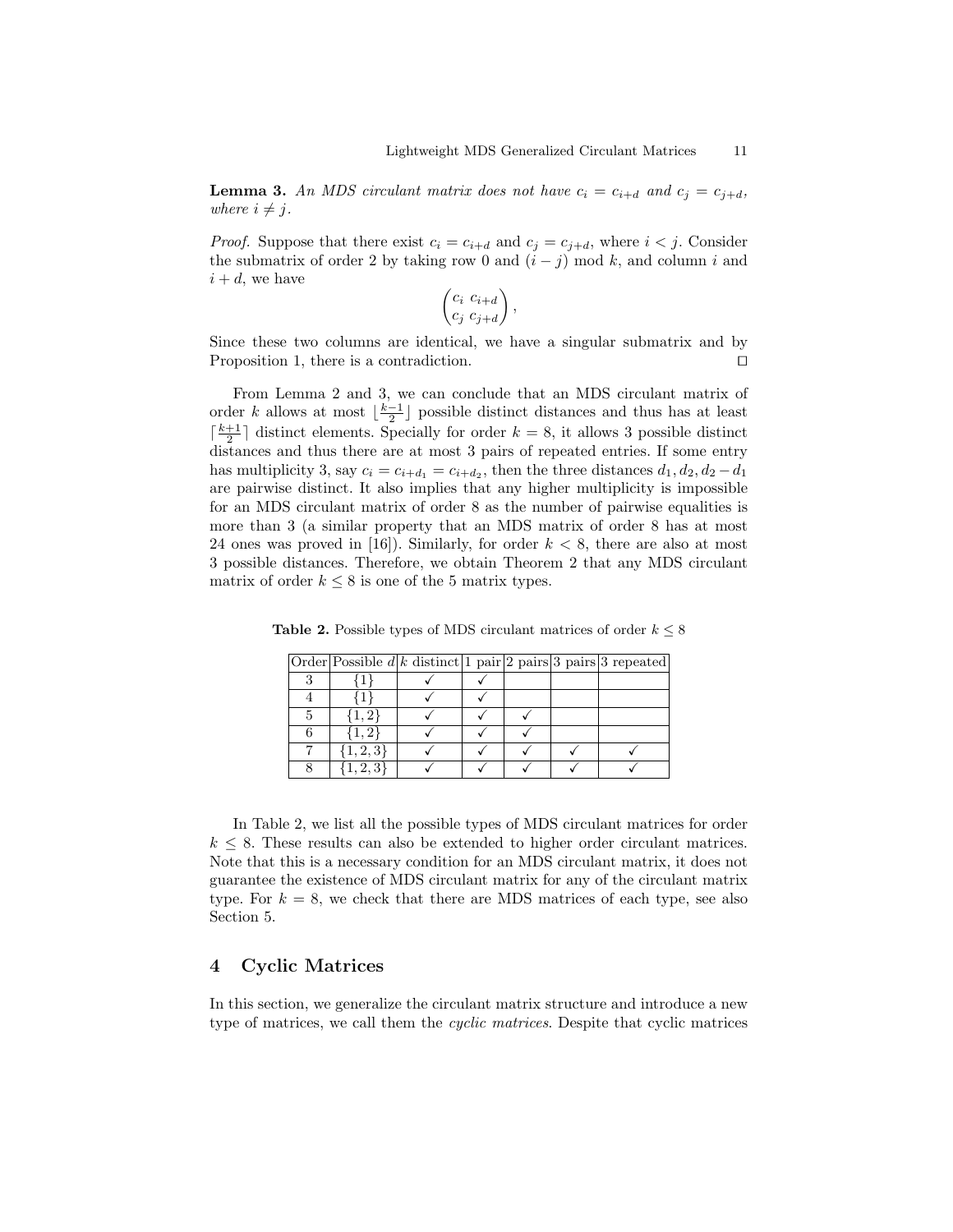capture the essential requirement to have t-serialized implementation, analyzing all cyclic matrices is not feasible. Using results from elementary group theory, we can relate cyclic matrices to circulant matrices in terms of branch number. This allows us to apply the results on circulant matrices in Section 3 to the cyclic matrices as well.

Generalized circulant matrices. Recall from Section 2.3 that to serialize the implementation of a matrix, the same permutation is applied to obtain each subsequent row. Hence, we generalize the circulant structure by considering other permutations beside the right rotation.

**Definition 8.** A cyclic matrix  $C_{\rho}$  of order k is a matrix where each subsequent row is some permutation  $\rho$  of the previous row, where  $\rho$  is a cycle of length k. We denote the matrix as  $\operatorname{cyc}_o(c_0, c_1, ..., c_{k-1})$ , where  $c_i$ 's are the entries of the first row of the matrix. The  $(i, j)$ -entry of  $C_{\rho}$  can be expressed as  $C_{\rho}[i, j] = c_{\rho^{i}(j)}$ .

For example, the permutation of the circulant matrix structure can be expressed as a cycle  $(0 \ 1 \ 2 \ ... \ k-1)$ , where  $\rho = (i_0 \ i_1 \ i_2 \ ... \ i_{k-1})$  means  $\rho(i_j) = i_{(j-1) \bmod k}$  for  $0 \leq j \leq k-1$ . In the definition of cyclic matrix, we require the permutation to be a cycle of length  $k$  to avoid repeated rows and repeating elements in a column (which will not satisfy the property of MDS).

Since there are  $(k - 1)!$  cycles of length k, it is infeasible to analyze every single the cyclic structures. However, using Proposition 2 and elementary group theory, we can elegantly reduce the problem to simply analyzing the circulant matrices. First, observe that the permutation  $\rho$  is an element of the symmetric group  $S_k$ , and the collection of the permutations of the k rows of the matrix forms a cyclic group, hence the name cyclic matrices.

*Example 2.* Considering the cycle permutation  $\rho = (0 \ 2 \ 1 \ 3)$ , we can express  $cyc<sub>\rho</sub>(a, b, c, d)$  as follows

$$
\begin{pmatrix}\n(a, b, c, d) \\
\rho(a, b, c, d) \\
\rho^2(a, b, c, d) \\
\rho^3(a, b, c, d)\n\end{pmatrix} = \begin{pmatrix}\na & b & c & d \\
d & c & a & b \\
b & a & d & c \\
c & d & b & a\n\end{pmatrix},
$$

where the collection of the permutations of each row forms a cyclic group of order 4,  $\langle (0 \ 2 \ 1 \ 3) \rangle = \{(), (0 \ 2 \ 1 \ 3), (0 \ 1)(2 \ 3), (0 \ 3 \ 1 \ 2) \}.$ 

Relation to circulant matrices. Next, we show that any cyclic matrix is permutation-equivalent to some circulant matrix. More preciously, there is a bijection between the cyclic and circulant matrices satisfying  $~\sim_B$ . To prove this, we use the following proposition from elementary group theory.

**Proposition 3.** [20, Ch. 5.3] Any two permutations  $\rho, \tau$  which have the same cycle type are conjugate in  $S_k$ .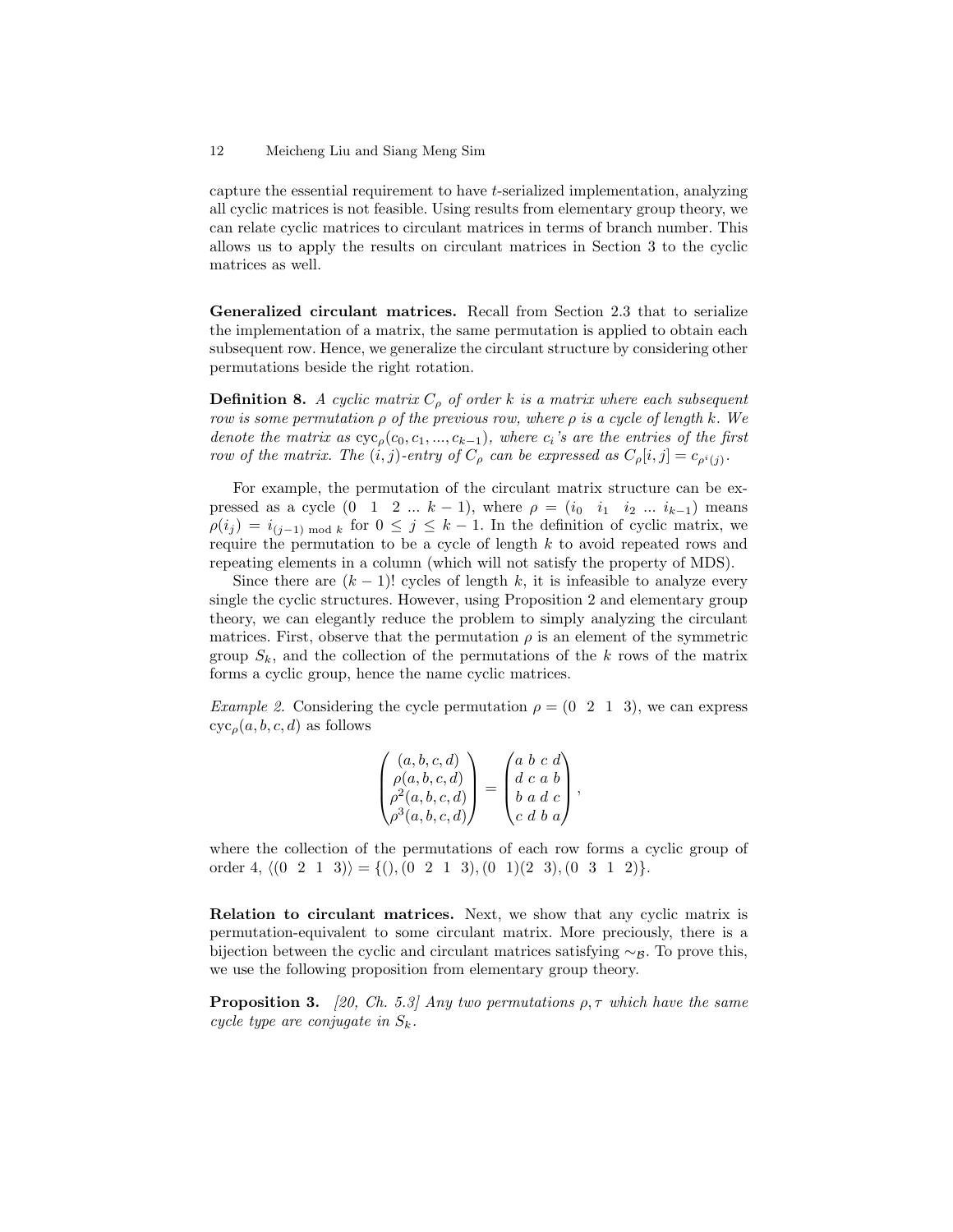That is to say, there exists permutation  $\sigma \in S_k$  such that  $\sigma \rho = \tau \sigma$ . In the nutshell,  $\sigma$  can be computed by placing one permutation above the other and view it as a Cauchy's 2-line notation for permutation.

*Example 3.* Let  $\rho = (0 \ 2 \ 1 \ 3)$  and  $\tau = (0 \ 1 \ 2 \ 3)$ , viewing it as a Cauchy's 2-line notation, we have

 $\begin{pmatrix} 0 & 2 & 1 & 3 \\ 0 & 1 & 2 & 3 \end{pmatrix}$ 

from which we see that 0 and 3 are fixed while 1 and 2 are swapped. Therefore, we obtain  $\sigma = (1 \ 2)$  and we can verify that  $\sigma \rho = \tau \sigma$ .

Theorem 3. Given an ordered set S with k elements and some cyclic matrix structure, there exists a bijection between the cyclic matrices and the circulant matrices satisfying the relation  $\sim_B$ , where both sets of matrices are generated by some index permutation on S.

*Proof.* Let the permutation of some cyclic matrix be  $\rho$  and circulant matrix be  $\tau = (0 \quad 1 \quad 2 \ldots k-1)$ . By Proposition 3, there exist some permutation  $\sigma$  such that  $\sigma \rho = \tau \sigma$ . Hence for any row  $i \in \{0, 1, ..., k-1\}$ , we have  $\sigma \rho^i = \tau^i \sigma$ . In the form of a matrix, the permutation for each row of the matrices can be expressed as

$$
\begin{pmatrix}\n\sigma(S) \\
\sigma \circ \rho(S) \\
\sigma \circ \rho^2(S) \\
\vdots \\
\sigma \circ \rho^{k-1}(S)\n\end{pmatrix} = \begin{pmatrix}\n\sigma(S) \\
\tau \circ \sigma(S) \\
\tau^2 \circ \sigma(S) \\
\vdots \\
\tau^{k-1} \circ \sigma(S)\n\end{pmatrix},
$$

where  $\sigma$  in the cyclic matrix can be viewed as a column permutation, while in the circulant matrix it is a index permutation on S. Therefore by Proposition 2, the cyclic matrix has the same branch number as a circulant matrix that undergoes index permutation  $\sigma$ .

Lastly, one can easily infer that for any index permutation  $\pi$  on the cyclic matrix, it corresponds to a circulant matrix that undergoes index permutation  $\sigma \circ \pi$ .

Example 4. Consider a cyclic matrix of order 4 with the row permutation  $\rho =$  $(0 2 1 3)$ , while the circulant matrix is  $\tau = (0 1 2 3)$ . From Example 3, we have  $\sigma = (1 \ 2)$  that satisfies  $\sigma \rho = \tau \sigma$ . Applying column permutation  $\sigma$  on the cyclic matrix and index permutation  $\sigma$  on circulant matrix, we obtain the same matrix as follows

$$
\begin{pmatrix} a & b & c & d \\ d & c & a & b \\ b & a & d & c \\ c & d & b & a \end{pmatrix} \xrightarrow{\text{col perm }\sigma} \begin{pmatrix} a & c & b & d \\ d & a & c & b \\ b & d & a & c \\ c & b & d & a \end{pmatrix} \xleftarrow{\text{index perm }\sigma} \begin{pmatrix} a & b & c & d \\ d & a & b & c \\ c & d & a & b \\ b & c & d & a \end{pmatrix}.
$$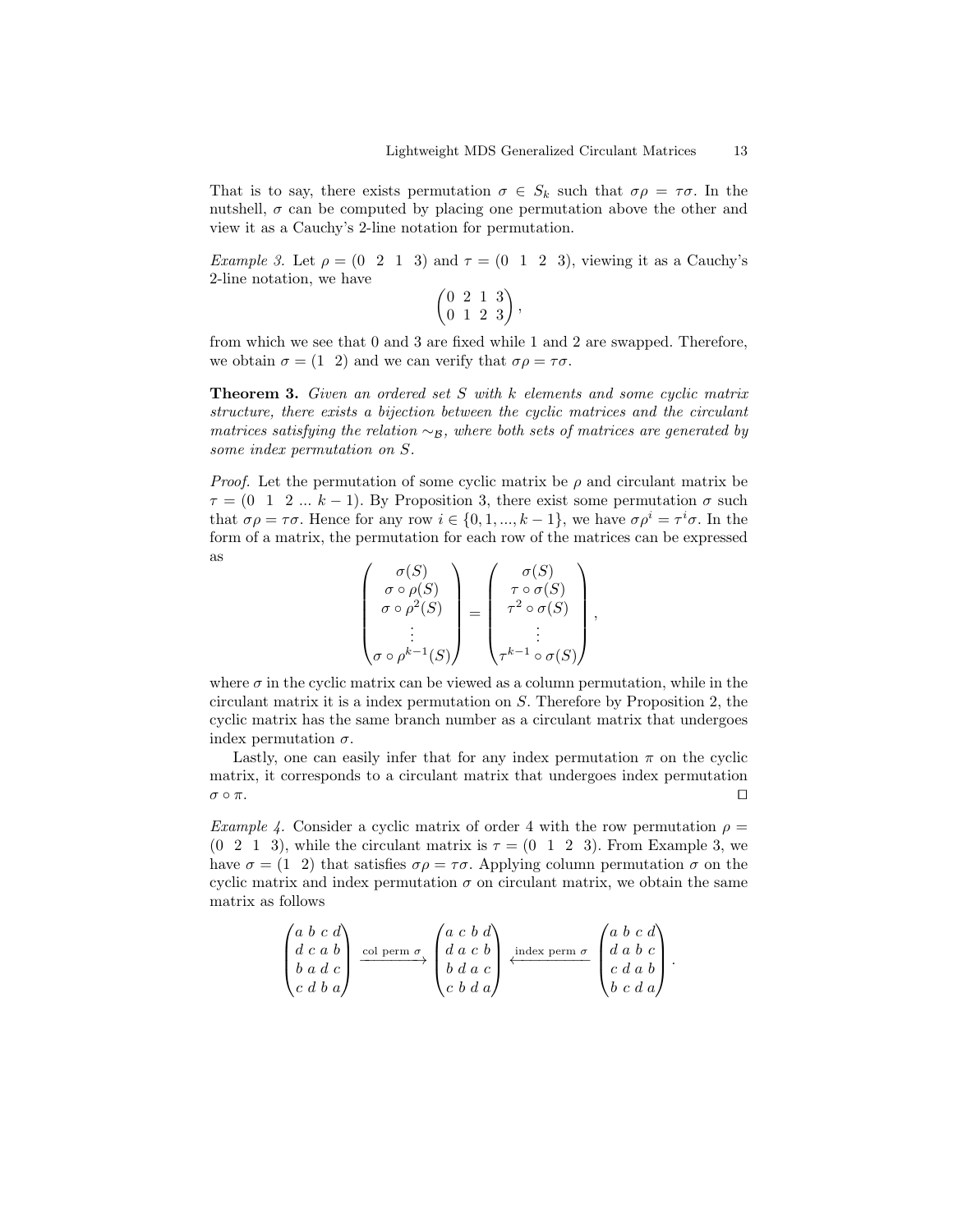This theorem shows that for any cyclic matrix, we have some column permutation  $\sigma$  that transforms it into a circulant matrix (or any other cyclic matrix) while preserving the branch number. However, the involution property of circulant matrix may not hold true for the cyclic matrices, which gives us an insight that there might exist IMDS cyclic matrices while it is not the case for the circulant matrices. And we indeed find IMDS cyclic matrices which are presented in Section 5.

Corollary 1. Any cyclic matrix corresponds to some circulant matrix preserving the coefficients and the branch number.

This is immediate from Theorem 3 and the fact that their entries are the same up to some permutation. In addition, we can draw the following corollary immediately from Theorem 2 and 3.

**Corollary 2.** For order  $k \leq 8$ , there are at most 5 types of MDS cyclic matrices, namely cyclic matrices whose first row has:

Type 0: k distinct entries; Type 1: 1 pair of repeated entries; Type 2: 2 pairs of repeated entries; Type 3: 3 pairs of repeated entries; Type 4: or 3 repeated entries.

# 5 Results on Lightest (Involutory) MDS Matrices

There are different ways to define lightweight/efficient. For instance in AES, the diffusion matrix entries were chosen for its simplicity and low Hamming weight, while [16, 14] defined efficiency by the number of 1's in the matrix. In hardware implementation, it is common to consider the area required and a simplified metric is to count the number of XOR gates needed for implementation. In [16, 17, 22], the authors evaluate the number of XOR gates needed to implement the multiplication of the diffusion matrices. Detailed description of the XOR count can be found in  $[16, 17, 22]$ . In this paper, we quantify the weight of a diffusion matrix by the sum of XOR counts in its first row<sup>2</sup>.

In this section, we mainly focus on a special case of cyclic matrices, called leftcirculant matrices. First, we provide a strategy to search for MDS left-circulant matrices by exploiting the properties of the matrices, including the permutationequivalence relationship. Then, we show that, though no circulant matrices are IMDS, there are IMDS left-circulant matrices. We also provide a strategy to search for such IMDS matrices. The experimental results show that all the lightest MDS matrices and IMDS matrices can be confirmed for  $3 \leq k \leq 8$ , by using our strategies.

<sup>&</sup>lt;sup>2</sup> This is adapted from [17], in which the number of XOR counts of one row is given by  $\sum_{i=1}^{k} \gamma_i + (\ell - 1) \cdot n$ , where  $\gamma_i$  is the XOR count of the *i*-th entry and  $\ell$  is the number of nonzero coefficients in the row. Since the latter term is fixed for any MDS matrix of order  $k$  over  $GF(2^n)$ , we are only interested in the sum of the XOR counts of the coefficients in a row.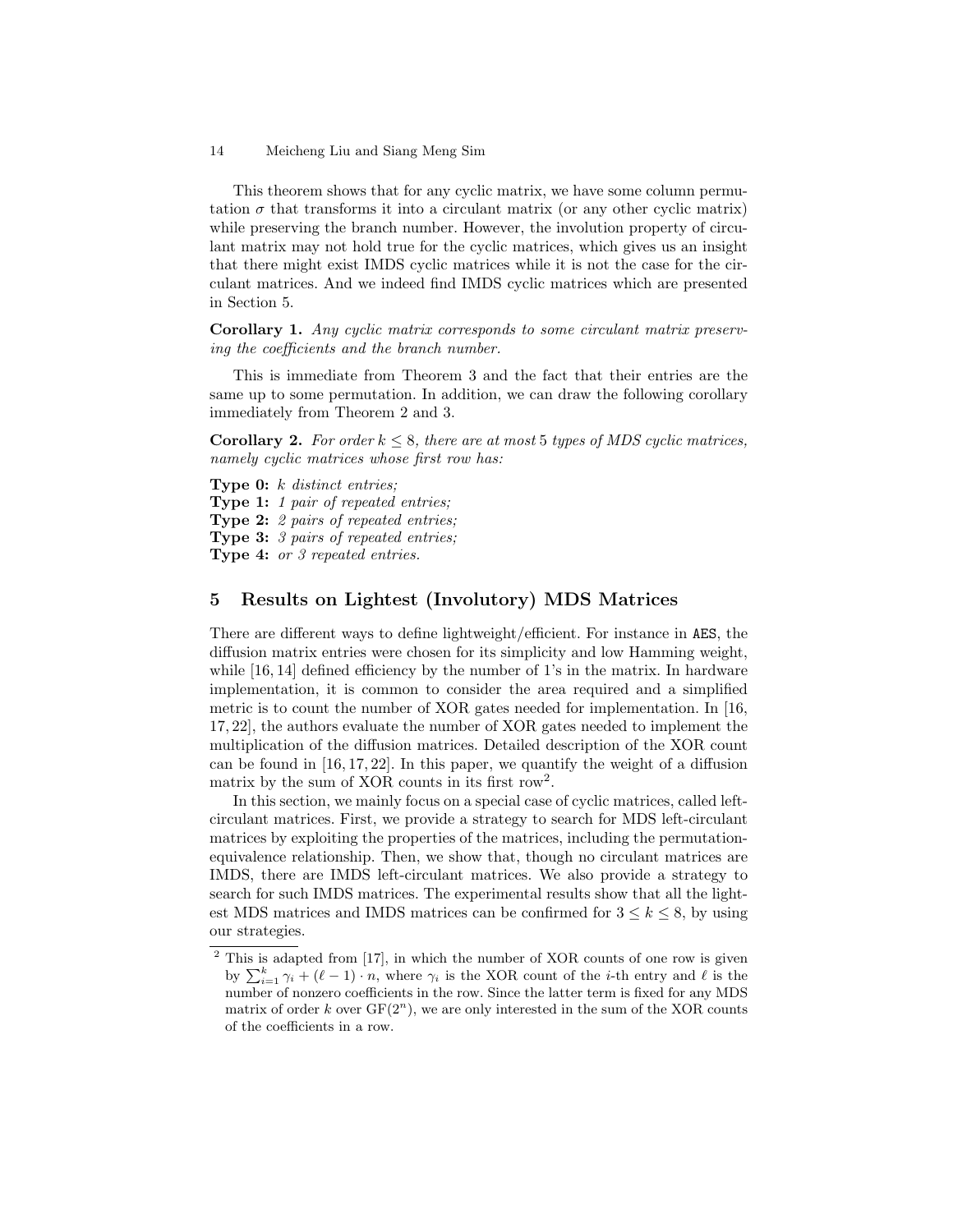### 5.1 Lightweight MDS left-circulant matrices

The definition of left-circulant matrices is given as follows.

**Definition 9.** A left-circulant matrix  $L$  of order  $k$  is a matrix where each subsequent row is a left rotation of the previous row. We denote the matrix as  $\ell$ -circ( $c_0, c_1, ..., c_{k-1}$ ), where  $c_i$ 's are the entries of the first row of the matrix. The  $(i, j)$ -entry of L can be expressed as  $L[i, j] = c_{(i+j) \mod k}$ .

It is infeasible to exhaust all the possible MDS left-circulant matrices over  $GF(2^8)$  for  $k = 8$ . Notice that the permutation-equivalence relationship (Lemma 1) of circulant matrices also applies to left-circulant matrices. Combining Corollary 2 and permutation-equivalence relationship, we can exhaust all the possible MDS left-circulant matrices over  $GF(2^n)$  with small XOR count for  $n \leq 8$  and  $k \leq 8$ .

To efficiently determine whether a left-circulant matrix is MDS, we collect in advance the symbolic expressions of all determinants of its submatrices, and use them to compute the values of determinants. Once detecting that a determinant has value 0, the matrix is confirmed to be not MDS; otherwise, it is MDS. Using this method, the detection of MDS left-circulant matrices is speeded up (by dozens of times for  $5 \leq k \leq 8$ ) since a lot of submatrices have the same determinants in terms of symbolic expressions.

| $\boldsymbol{k}$ | Polynomial  | Left-circulant matrices                       | XOR count |  |  |  |  |  |  |
|------------------|-------------|-----------------------------------------------|-----------|--|--|--|--|--|--|
|                  | $GF(2^8)$   |                                               |           |  |  |  |  |  |  |
| 3                | 0x1c3       | (0x1, 0x1, 0x2)                               | 3         |  |  |  |  |  |  |
| $\overline{4}$   | 0x1c3       | (0x1, 0x1, 0x2, 0x91)                         | 8         |  |  |  |  |  |  |
| $\overline{5}$   | 0x1c3       | (0x1, 0x1, 0x2, 0x91, 0x2)                    | 11        |  |  |  |  |  |  |
| 6                | 0x1c3       | (0x1, 0x2, 0xe1, 0x91, 0x1, 0x8)              | 18        |  |  |  |  |  |  |
| $\overline{7}$   | 0x1c3       | (0x1, 0x1, 0x91, 0x2, 0x4, 0x2, 0x91)         | 21        |  |  |  |  |  |  |
| 8                | 0x1c3       | $(0x1, 0x1, 0x2, 0xe1, 0x8, 0xe0, 0x1, 0xa9)$ | 30        |  |  |  |  |  |  |
|                  |             | $GF(2^4)$                                     |           |  |  |  |  |  |  |
| 3                | $0\times13$ | (0x1, 0x1, 0x2)                               | 1         |  |  |  |  |  |  |
| 4                | $0\times13$ | (0x1, 0x1, 0x9, 0x4)                          | 3         |  |  |  |  |  |  |
| 5                | $0\times13$ | (0x2, 0x2, 0x9, 0x1, 0x9)                     | 4         |  |  |  |  |  |  |
| 6                | $0\times13$ | 12                                            |           |  |  |  |  |  |  |

Table 3. Lightest MDS left-circulant matrices of order  $3 \leq k \leq 8$ 

We show in Table 3 our experimental results on MDS left-circulant  $k \times k$ matrices over  $GF(2^n)$  with smallest XOR count for  $n = 4, 8$  and  $3 \leq k \leq 8$ . All the provided matrices are optimal among the MDS cyclic matrices in terms of the metric as used in [17, 22]. We also exhaust all the left-circulant matrices over  $GF(2<sup>4</sup>)$  for  $k = 7, 8$ , and the results show that no such matrices are MDS. It was also noted in [17] that there do not exist circulant  $8 \times 8$  matrices over  $GF(2^4)$ .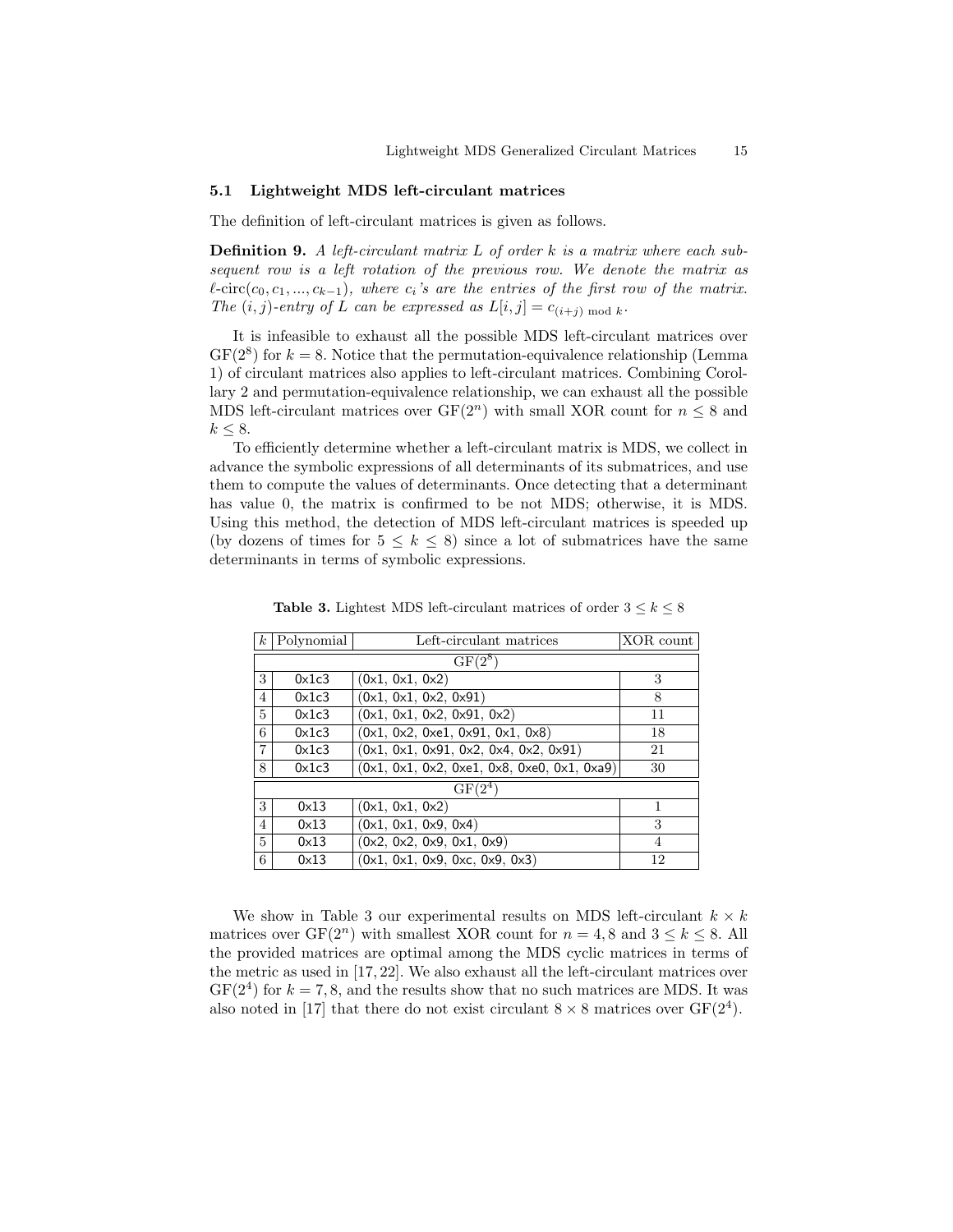We list in Table 4 the lightest  $8 \times 8$  MDS matrices for each type of leftcirculant matrices as well as the lightest ones under the two commonly used irreducible polynomials, 0x11b and 0x11d, which are respectively adopted in AES and WHIRLPOOL, and we compare them with the WHIRLPOOL matrix and the MDS Hadamard matrix found in [22]. From this table, we can see that the lightest MDS left-circulant matrices of all types except Type 0 (in which all the coefficients are distinct) have XOR count smaller than the known best ones. For WHIRLPOOL, we also provide an MDS left-circulant matrix which has smaller XOR count using the same irreducible polynomial as in WHIRLPOOL.

| Type           | Polynomial      | Matrices                                       | XOR count |
|----------------|-----------------|------------------------------------------------|-----------|
| $\overline{4}$ | $0 \times 1$ c3 | $(0x1, 0x1, 0x2, 0xe1, 0x8, 0xe0, 0x1, 0xa9)$  | 30        |
| 3              | 0x1c3           | $(0x1, 0x1, 0x91, 0x2, 0x4, 0x2, 0x12, 0x91)$  | 32        |
| $\overline{2}$ | 0x1c3           | $(0x1, 0x1, 0x4, 0x2, 0x49, 0x91, 0x2, 0x3)$   | 33        |
| 1              | 0x1c3           | $(0x1, 0x1, 0x2, 0xe0, 0x6, 0xe1, 0x91, 0x4)$  | 35        |
| $\Omega$       | 0x1c3           | $(0x1, 0x2, 0x91, 0x8, 0x4, 0x6, 0xe1, 0x3)$   | 42        |
| $\overline{4}$ | 0x11b           | $(0x1, 0x1, 0x2, 0x1, 0x74, 0x8d, 0x46, 0x4)$  | 35        |
| $\overline{4}$ | 0x11d           | $(0x1, 0x1, 0x2, 0x8e, 0x47, 0x10, 0x1, 0x46)$ | 34        |
| $\overline{A}$ | 0x11d           | WHIRLPOOL                                      | 49        |
|                | 0x1c3           | Hadamard [22]                                  | 40        |

**Table 4.** Comparison of  $8 \times 8$  MDS matrices

We also compare in Table 5 our candidates with the previous lightweight MDS matrices for  $n < 8$ . It shows that all our candidates have the minimum XOR count, though some of them have the same XOR count as the known ones.

#### 5.2 Lightweight IMDS left-circulant matrices

In this section, we first describe the involutory MDS left-circulant matrices and then show our experimental results.

Before showing our main results, we provide some useful properties for leftcirculant matrices. It is known that the product of two circulant matrices is a circulant matrix. For left-circulant matrices, a similar property can be obtained. To simplify the presentation of the proofs, we omit "modulo  $k$ " from the indexes but it is expected that modulo  $k$  is applied when necessary.

Proposition 4. The product of two left-circulant matrices is a circulant matrix.

*Proof.* Let  $A = \ell$ -circ $(a_0, a_1, ..., a_{k-1})$  and  $B = \ell$ -circ $(b_0, b_1, ..., b_{k-1})$  be two leftcirculant matrices. Then the  $(i, j)$ -entry of their product is  $\sum_{t=0}^{k-1} A[i, t] \cdot B[t, j] =$  $\sum_{t=0}^{k-1} a_{i+t} b_{t+j} = \sum_{t=0}^{k-1} a_t b_{t+(j-i)}$ , which completes the proof.

It is shown in [14] that  $C^{2^d} = (\sum_{i=0}^{2^d-1} c_i)^{2^d} I$  and  $\det(C) = (\sum_{i=0}^{2^d-1} c_i)^{2^d}$  for any  $2^d \times 2^d$  circulant matrix  $C = \text{circ}(c_0, c_1, ..., c_{2^d-1})$  over  $GF(2^n)$ . Thus we have the following result for left-circulant matrices.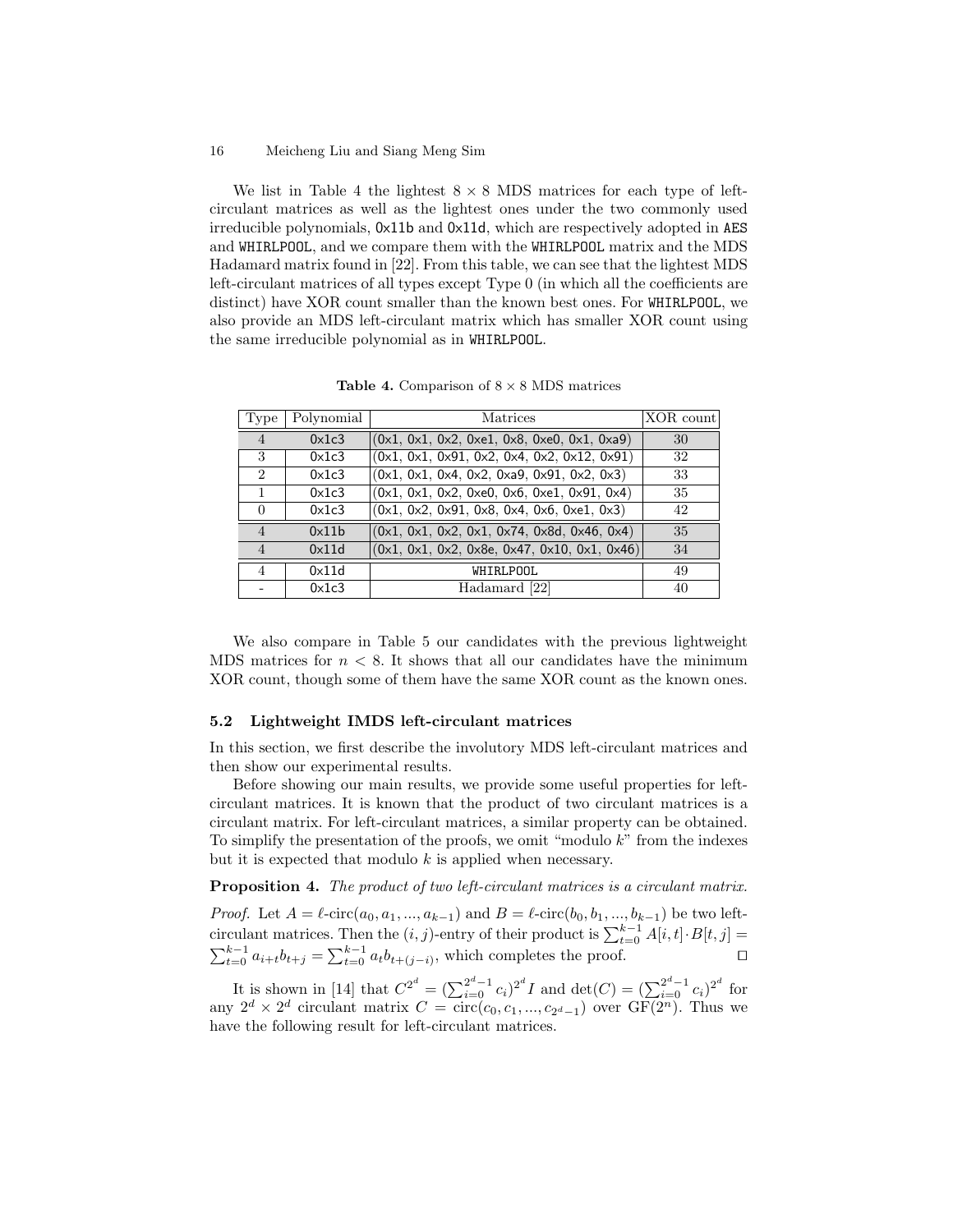| $\boldsymbol{k}$ | Polynomial      | Matrices                    | Matrix form      | XOR count      |  |  |  |  |  |  |
|------------------|-----------------|-----------------------------|------------------|----------------|--|--|--|--|--|--|
|                  | $GF(2^8)$       |                             |                  |                |  |  |  |  |  |  |
| $\overline{4}$   | 0x1c3           | [22]                        | Hadamard         | 13             |  |  |  |  |  |  |
| $\overline{4}$   | 0x11d           | $[17]$                      | serial/circulant | 9              |  |  |  |  |  |  |
| $\overline{4}$   | $0 \times 1$ c3 | this paper                  | left-circulant   | 8              |  |  |  |  |  |  |
| 6                | 0x11b           | PHOTON $P_{288}$            | serial           | 23             |  |  |  |  |  |  |
| 6                | $0 \times 1$ c3 | this paper                  | left-circulant   | 18             |  |  |  |  |  |  |
|                  |                 | $\overline{\text{GF}}(2^4)$ |                  |                |  |  |  |  |  |  |
| $\overline{4}$   | $0\times13$     | [22]                        | Hadamard         | 5              |  |  |  |  |  |  |
| 4                | $0\times13$     | LED                         | serial           | 4              |  |  |  |  |  |  |
| 4                | $0\times13$     | $[17]$                      | serial/circulant | 3              |  |  |  |  |  |  |
| $\overline{4}$   | $0\times13$     | this paper                  | left-circulant   | 3              |  |  |  |  |  |  |
| 5                | $0\times13$     | PHOTON $P_{100}$            | serial           | 4              |  |  |  |  |  |  |
| 5                | $0\times13$     | this paper                  | left-circulant   | $\overline{4}$ |  |  |  |  |  |  |
| 6                | $0\times13$     | PHOTON $P_{144}$            | serial           | 14             |  |  |  |  |  |  |
| 6                | 0x13            | this paper                  | left-circulant   | 12             |  |  |  |  |  |  |

**Table 5.** Comparison of MDS matrices of order  $k < 8$ 

**Proposition 5.** For  $2^d \times 2^d$  matrix  $L = \ell$ -circ $(c_0, c_1, ..., c_{2^d-1})$  over  $GF(2^n)$ ,  $L^{2^{d+1}} = \left(\sum_{i=0}^{2^d-1} c_i\right)^{2^{d+1}} I$  and  $\det(L) = \left(\sum_{i=0}^{2^d-1} c_i\right)^{2^d}$ .

*Proof.* By the proof of Propostion 4, we know  $L^2$  is a circulant matrix with  $(i, j)$ -entry  $\sum_{t=0}^{2^d-1} c_t c_{t+(j-i)}$ , and thus  $(L^2)^{2^d} = (\sum_{i=0}^{2^d-1} \sum_{t=0}^{2^d-1} c_t c_{t+i})^{2^d} I$  $((\sum_{t=0}^{2^d-1} c_t)^2)^{2^d} I$ , which also implies det(L) =  $(\sum_{i=0}^{2^d-1} c_i)^{2^d}$ . □

**Proposition 6.** For matrix  $L = \ell$ -circ $(c_0, c_1, ..., c_{k-1})$  over  $GF(2^n)$ , L is involutory if and only if  $\sum_{i=0}^{k-1} c_i = 1$  and  $\sum_{i=0}^{k-1} c_i c_{i+j} = 0$  for all  $1 \le j \le \lfloor \frac{k-1}{2} \rfloor$ .

*Proof.* Since the  $(i, j)$ -entry of  $L^2$  is  $\sum_{t=0}^{k-1} c_t c_{t+(j-i)}$ , L is involutory if and only if  $\sum_{t=0}^{k-1} c_t = 1$  and  $\sum_{t=0}^{k-1} c_t c_{t+(j-i)} = 0$  for  $j \neq i$ . The proof is completed by the facts that  $\sum_{t=0}^{k-1} c_t c_{t+(j-i)} = \sum_{t=0}^{k-1} c_t c_{t+(i-j)}$  and  $\sum_{t=0}^{k-1} c_t c_{t+\frac{k}{2}} = 0$  for even  $k$ .

A left-circulant matrix is symmetric and thus an involutory left-circulant matrix is orthogonal. It was shown in [14] that a circulant matrix is not IMDS and an orthogonal circulant  $2^d \times 2^d$  matrix is not MDS. Similarly, we can prove that an involutory (orthogonal) left-circulant  $2^d \times 2^d$  matrix is not MDS.

**Theorem 4.** If L is a  $2^d \times 2^d$  left-circulant matrix over  $GF(2^n)$ , then L is not IMDS.

*Proof.* It is sufficient to prove that if L is involutory then L is not MD-S. Assume that  $L = \ell$ -circ $(c_0, c_1, ..., c_{2^d-1})$  is involutory. By Propostion 6, it holds that  $\sum_{i=0}^{2^d-1} c_i c_{i+2t+1} = 0$  for  $0 \leq t \leq 2^{d-2} - 1$ , and thus  $(\sum_{t=0}^{2^{d-1}-1} c_{2t})(\sum_{t=0}^{2^{d-1}-1} c_{2t+1}) = \sum_{t=0}^{2^{d-2}-1} \sum_{i=0}^{2^{d}-1} c_i c_{i+2t+1} = 0$ . Note that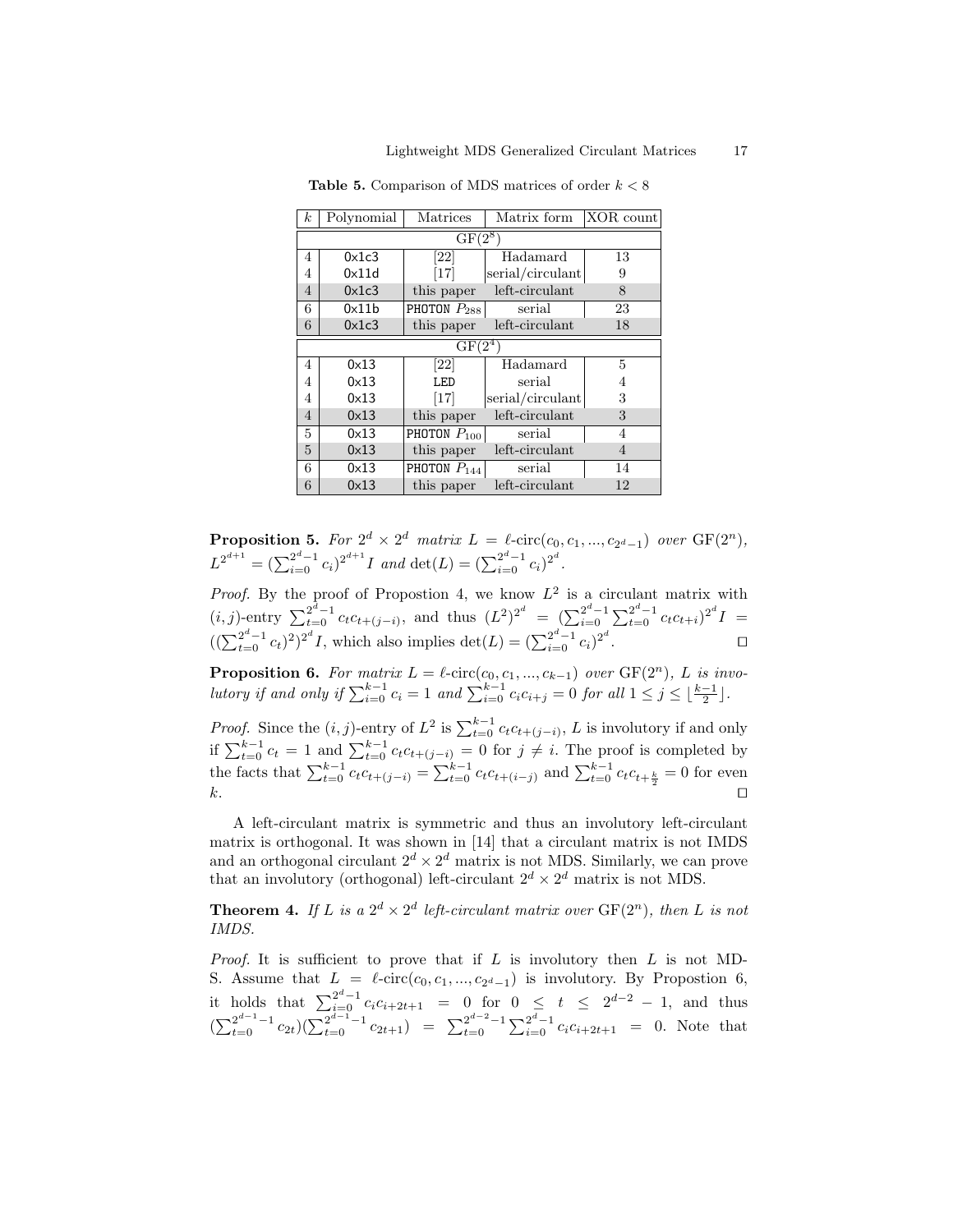$\ell$ -circ $(c_0, c_2, ..., c_{2^d-2})$  and  $\ell$ -circ $(c_1, c_3, ..., c_{2^d-1})$  are two submatrices of L. Therefore, according to Proposition 5, at least one of the determinants of these two submatrices equals 0, which shows  $L$  is not MDS.  $\Box$ 

Our computations also show that there are no IMDS cyclic matrices for  $k = 4, 8$ . Nevertheless, there are IMDS left-circulant matrices for  $k = 3, 5, 6, 7$ .

Next we explain how to search for IMDS left-circulant matrices. Notice that an IMDS left-circulant matrix must satisfy the  $\lfloor \frac{k+1}{2} \rfloor$  equations mentioned in Proposition 6. Theoretically, we can solve the equations and then check whether the solutions satisfy the MDS property. However, it is unclear how to efficiently solve the equations in a straightforward way. Solving the equations over  $GF(2<sup>n</sup>)$ using Gröbner basis is very slow for  $n = 8$  and is slow even for  $n = 4$ . To find the solutions faster, we first guess the values of about  $\lfloor \frac{k-1}{2} \rfloor$  out of the k coefficients, then solve the equations. For  $n = 4$ , we guess all the possible values. For  $n = 8$ , we only guess some of the lightest elements. Our experiments show that it is sufficient to guess the lightest 9 elements to find the lightest IMDS left-circulant matrix.

We can check by Lemma 1 and Proposition 6 that if a left-circulant matrix is involutory then all its permutation-equivalent matrices are involutory. Thus we can use permutation-equivalence relationship to reduce the search space. In other words, once obtain an upper bound of the minimum XOR count, we can exhaust all the possible IMDS left-circulant matrices less than the threshold, and confirm the lightest one, as done for MDS left-circulant matrices.

We provide our results in Table 6. As shown in the table, there are no IMDS left-circulant matrices over  $GF(2^4)$  for  $k = 6$ . All the listed matrices have been confirmed to achieve the smallest XOR count.

| $\boldsymbol{k}$ | Polynomial   | XOR count                                  |    |  |  |  |  |  |  |
|------------------|--------------|--------------------------------------------|----|--|--|--|--|--|--|
|                  | $GF(2^8)$    |                                            |    |  |  |  |  |  |  |
| 3                | $0\times169$ | (0x5a, 0xa, 0x51)                          | 30 |  |  |  |  |  |  |
| 4                |              |                                            |    |  |  |  |  |  |  |
| 5                | $0\times165$ | (0x1, 0x2, 0xb3, 0xbb, 0xa)                | 46 |  |  |  |  |  |  |
| 6                | $0\times165$ | (0x1, 0x1, 0xb3, 0x2c, 0x4, 0x9a)          | 46 |  |  |  |  |  |  |
| 7                | $0\times165$ | $(0x1, 0x2, 0x5c, 0xb2, 0xa4, 0x10, 0x58)$ | 68 |  |  |  |  |  |  |
| 7                | $0\times139$ | $(0x1, 0x1, 0x8, 0x96, 0x21, 0x98, 0x26)$  | 68 |  |  |  |  |  |  |
|                  | $GF(2^4)$    |                                            |    |  |  |  |  |  |  |
| 3                | 0x1f         | (0x2, 0xf, 0xc)                            | 12 |  |  |  |  |  |  |
| 4                |              |                                            |    |  |  |  |  |  |  |
| 5                | $0\times13$  | (0x1, 0x2, 0x5, 0x4, 0x3)                  | 14 |  |  |  |  |  |  |
| 6                |              |                                            |    |  |  |  |  |  |  |

**Table 6.** Lightest IMDS left-circulant matrices of order  $3 \leq k \leq 7$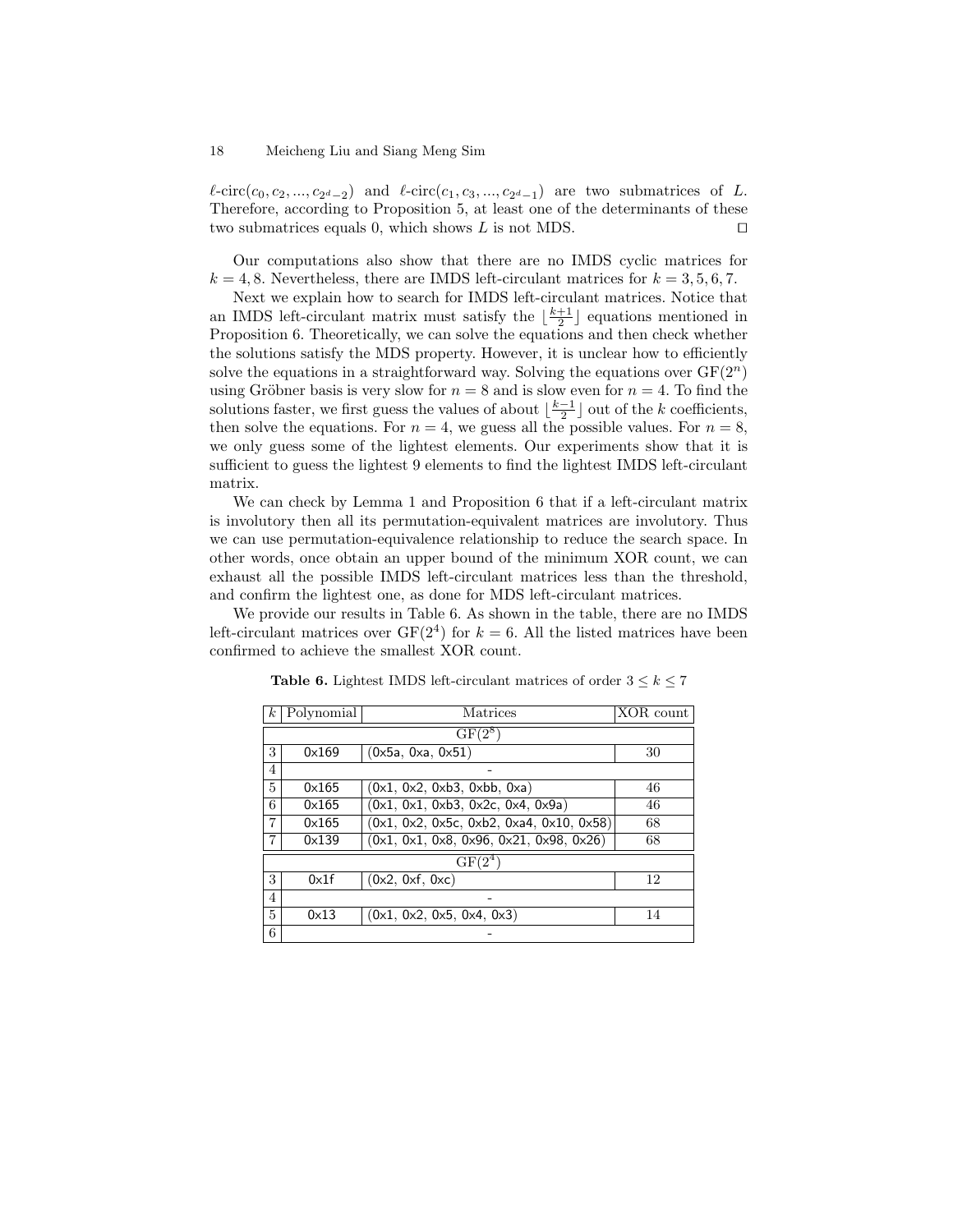### 6 Conclusion

In this paper, we have presented a series of theory on generalized circulant matrices, so-called cyclic matrices, and also exploited the technique to successfully find the lightest MDS and involutory MDS matrices among this class of matrices with small orders. On one hand, cyclic matrices maintain the characteristics of circulant matrices, such as compact and flexible implementations in hardware and branch number in diffusion layer. On the other hand, they possess some advantages that circulant matrices cannot provide, for instance, the existence of involutory MDS matrices. The discovery of properties and constructions of MDS cyclic matrices may provide practical significance as well as theory value. Before this work, searching for the lightest MDS circulant matrices of order 8 are widely believed to be infeasible. Our results demonstrate an opposite view on this—we make it feasible under a credible metric—despite no guarantee of general case. As such, we can find the lightest MDS circulant matrices of order 8 which have less XOR count than the previously known ones in the literatures. Specially for the hash function WHIRLPOOL, we also provide a better MDS matrix which has smaller XOR count under the same setting. Although it is proven that IMDS left-circulant matrix of order  $2<sup>d</sup>$  does not exist, we find IMDS matrices for the other orders which forms a complement to the work in [22], where there exist only IMDS Hadamard matrices of order  $2<sup>d</sup>$ . All in all, we have found new lightweight MDS matrices that are flexible in hardware implementation and also a complete set of lightweight IMDS matrices for order  $k \leq 8$ .

# Acknowledgements

The authors would like to thank Jian Guo, Gregor Leander, Thomas Peyrin, Yu Sasaki and the anonymous reviewers for their valuable suggestions.

### References

- 1. E. Andreeva, B. Bilgin, A. Bogdanov, A. Luykx, F. Mendel, B. Mennink, N. Mouha, Q. Wang, and K. Yasuda. PRIMATEs v1. Submission to the CAESAR Competition, 2014. http://competitions.cr.yp.to/round1/primatesv1.pdf.
- 2. Jean-Philippe Aumasson, Luca Henzen, Willi Meier, and María Nava-Plasencia. Quark: A Lightweight Hash. In CHES, pages 1–15, 2010.
- 3. P. Barreto and V. Rijmen. The Anubis Block Cipher. Submission to the NESSIE Project, 2000.
- 4. P. Barreto and V. Rijmen. The Khazad Legacy-Level Block Cipher. First Open NESSIE Workshop, 2000.
- 5. Ray Beaulieu, Douglas Shors, Jason Smith, Stefan Treatman-Clark, Bryan Weeks, and Louis Wingers. The SIMON and SPECK Families of Lightweight Block Ciphers. Cryptology ePrint Archive, Report 2013/404, 2013.
- 6. A. Bogdanov, M. Knezevic, G. Leander, D. Toz, K. Varici, and I. Verbauwhede. SPONGENT: A Lightweight Hash Function. In CHES, pages 312–325, 2011.
- 7. Andrey Bogdanov, Lars R. Knudsen, Gregor Leander, Christof Paar, Axel Poschmann, Matthew J. B. Robshaw, Yannick Seurin, and C. Vikkelsoe. PRESENT: An Ultra-Lightweight Block Cipher. In CHES, pages 450–466, 2007.